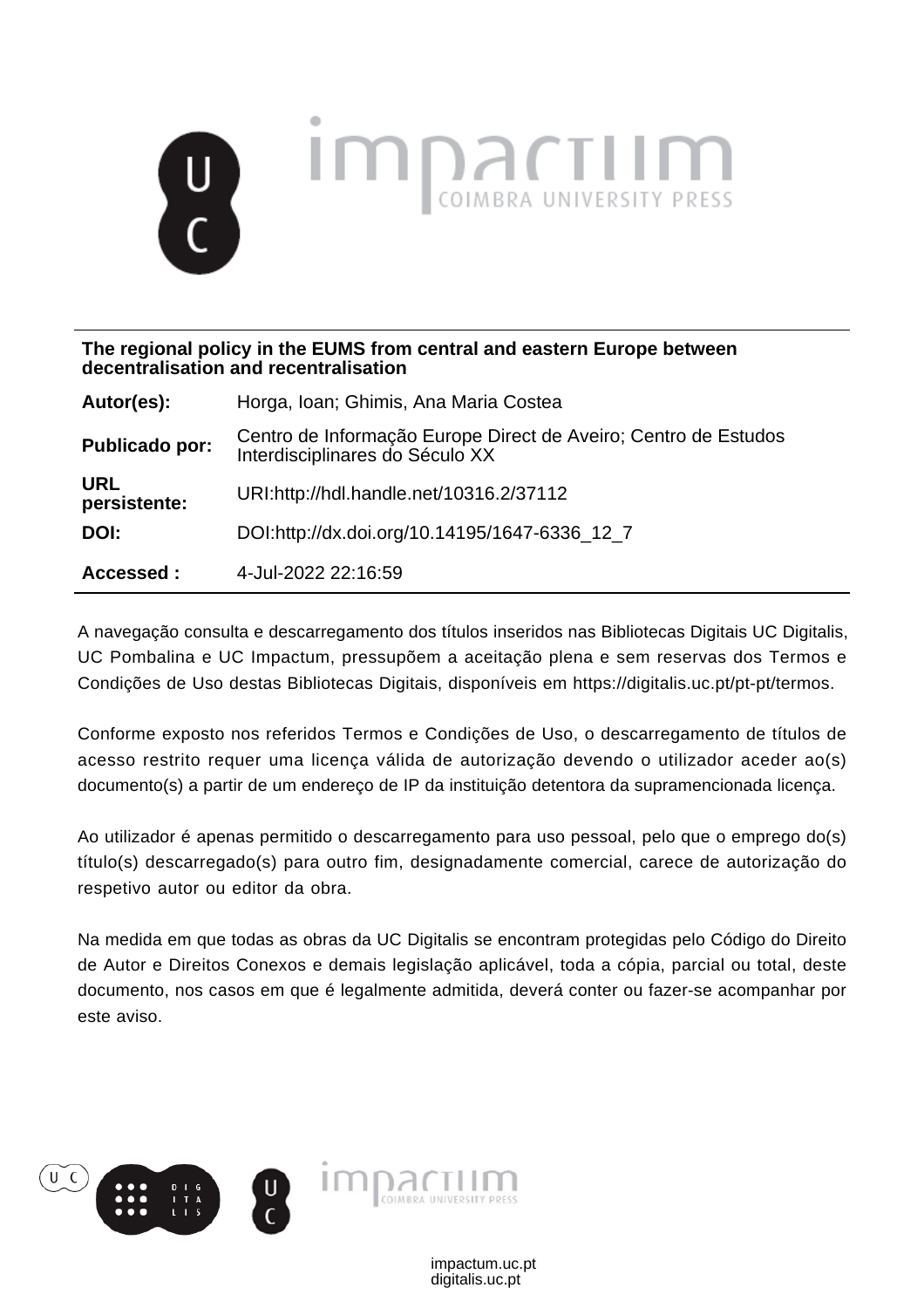



# jan-jun 2015

# POLÍTICAS REGIONAIS DA UE *EU REGIONAL POLICIES*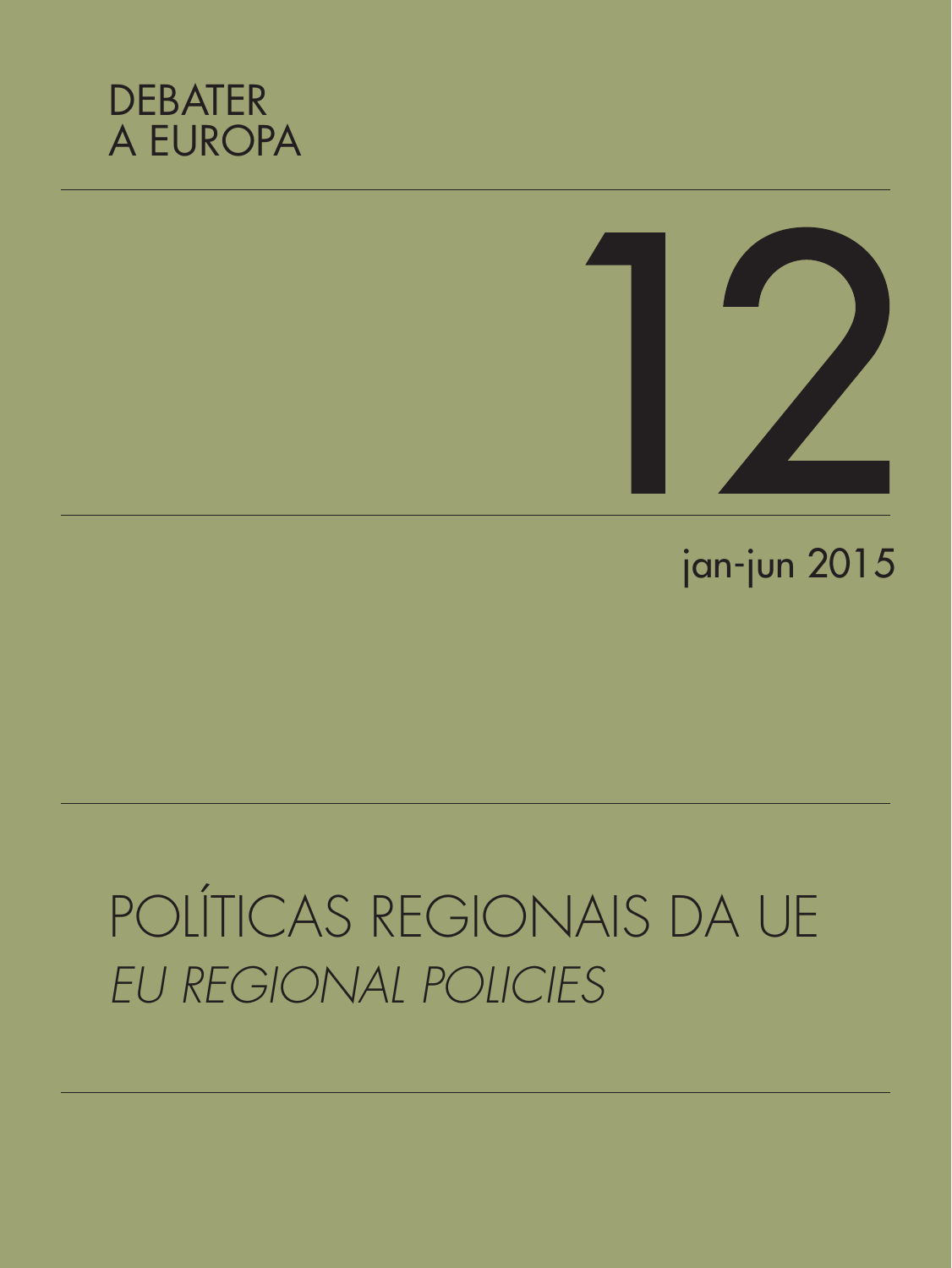*DEBATER A EUROPA*  Periódico do CIEDA e do CEIS20 , em parceria com GPE e a RCE. N.12 janeiro/junho 2015 – Semestral ISSN 1647-6336 Disponível em: http://www.europe-direct-aveiro.aeva.eu/debatereuropa/

## *The Regional Policy in the EUMS from Central and Eastern Europe between Decentralisation and Recentralisation*

Ioan Horga

Professor at Oradea University, Romania Jean Monnet Chair in Euro-regional Studies Co-director of the Institute for the Study Euro-regional Oradea-Debrecen E-mail: ihorga@uoradea.ro

Ana Maria Costea (Ghimiş) National School of Political and Administrative Studies, Bucharest, Romania E-mail: anamaria.ghimis@yahoo.com

#### **Abstract**

During the accession process and after they became members of the European Union, the Central and Eastern states went through a process of decentralization that emphasized the local and the regional level. Although the process was not complete, after the financial crisis erupted, these states began to develop a centrifugal behaviour are started a recentralization process that decreased the competences of local and regional authorities. The present article argues that undeniably the European Commission through its regional policy has been an important driving force regarding the process of territorial decentralisation in Central and Eastern European countries. However, this influence has generated different outcomes, given its lack of clear perspective and competences.

**Keywords**: Central And Eastern countries; the EU; decentralization; recentralization; local and regional level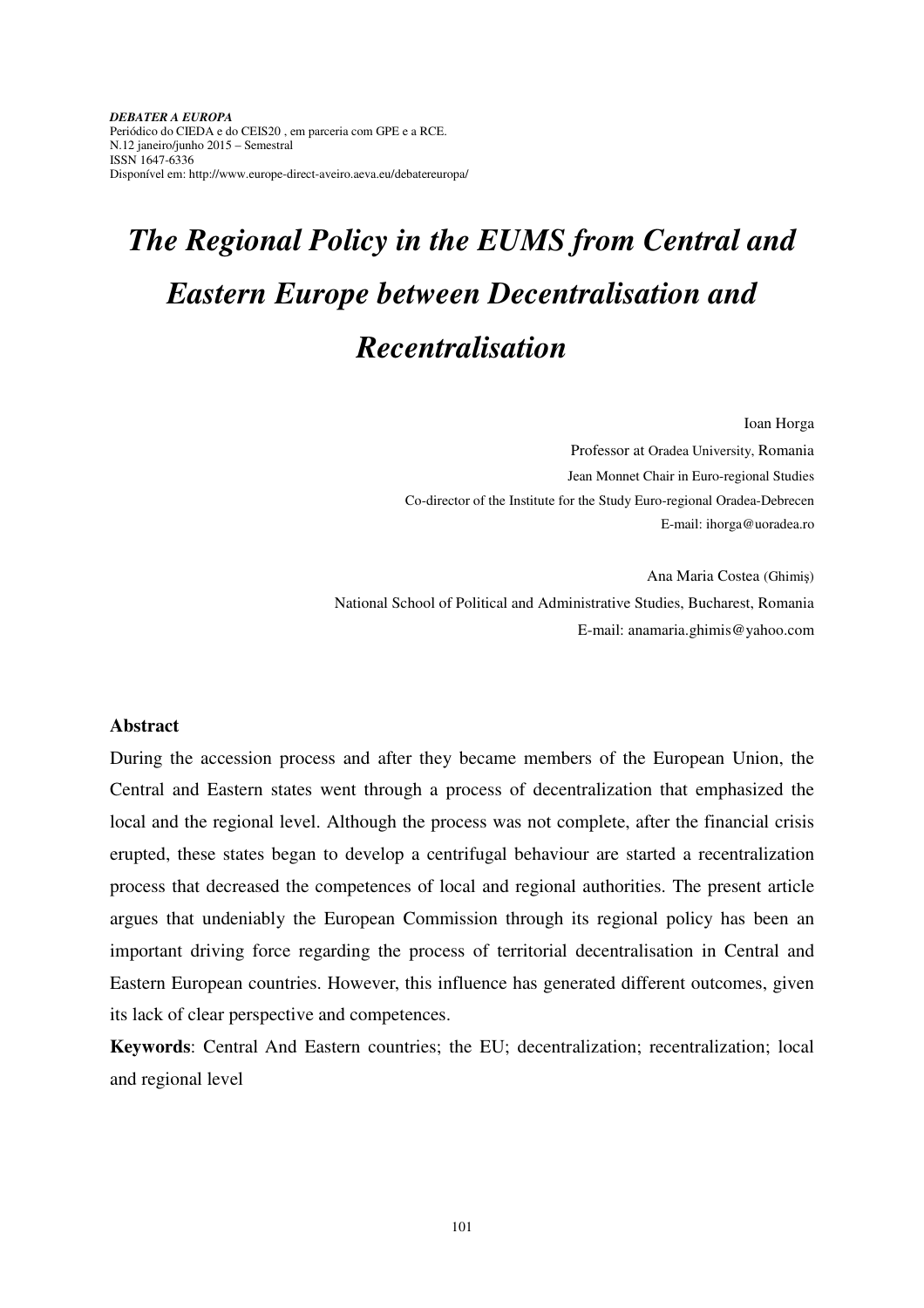#### **Introduction**

The enlargement process from 2004 and 2007 was possible due to the adoption of the membership criteria by the member states. It is well known the fact that besides the three criteria that were adopted in Copenhagen in 1993 (the political, economic one and the acquis comunitaire), in 1995 in Madrid the strengthened administrative capacity criterion was added. The regular evaluation and monitoring of progress analysis for the countries from Central Eastern Europe highlights the developments that took place at the level of administration and public management system $^1$ .

Pollitt and Bouckaert highlight five different reform models on the administration and the management of public systems, from a very narrow and limited model to a very stretched and broad span of reform. Choosing one of these models has tremendous practical implications for the content of a reform programme, for the choice of the reform projects, but also for the sequence and the timing of the reform portfolio. It also requires different tactical choices to be made. One of the issues that can be arisen here is how many degrees of freedom there are in reforming the public sector<sup>2</sup>.

 The first proposed model has a span of reform which is limited to single organizations within the public sector. In this sense, the "public management is a merger of the normative orientation of traditional public administration and the instrumental orientation of general management."<sup>3</sup> In practice, this means that private-sector management techniques are imported into the public sector<sup>4</sup>.

 The second model has a broader span of reform which looks beyond single organisations to clusters of public sector organisations. There is the question of relationships, (e.g. hierarchies of organisations) in order to have good delivery service and policy implementation. This requires a vision on the architecture and the mapping of the public sector<sup>5</sup>.

 The third model includes the interface of the public sector, but also the civil society. This interface needs to be reformed too, which in some cases requires civil society to be

<sup>1</sup> IANCU, Diana Camelia - *Uniunea Europeana si Administratia Publ*i*ca*. Iasi: Polirom, 2010, pp. 126-127.

<sup>2</sup>POLLITT, Christopher; BOUCKAERT, Geert - *Public Management Reform: A Comparative Analysis*. 2nd expanded edn. Oxford: Oxford University Press, 2004.

<sup>3</sup> PERRY, James L.; KRAEMER, Kenneth L. - *Public Management: Public and Private Perspectives*. California: Mayfield, 1983.

<sup>4</sup> Ch. POLLITT, *op.cit.,* p. 97

<sup>5</sup> *Idem*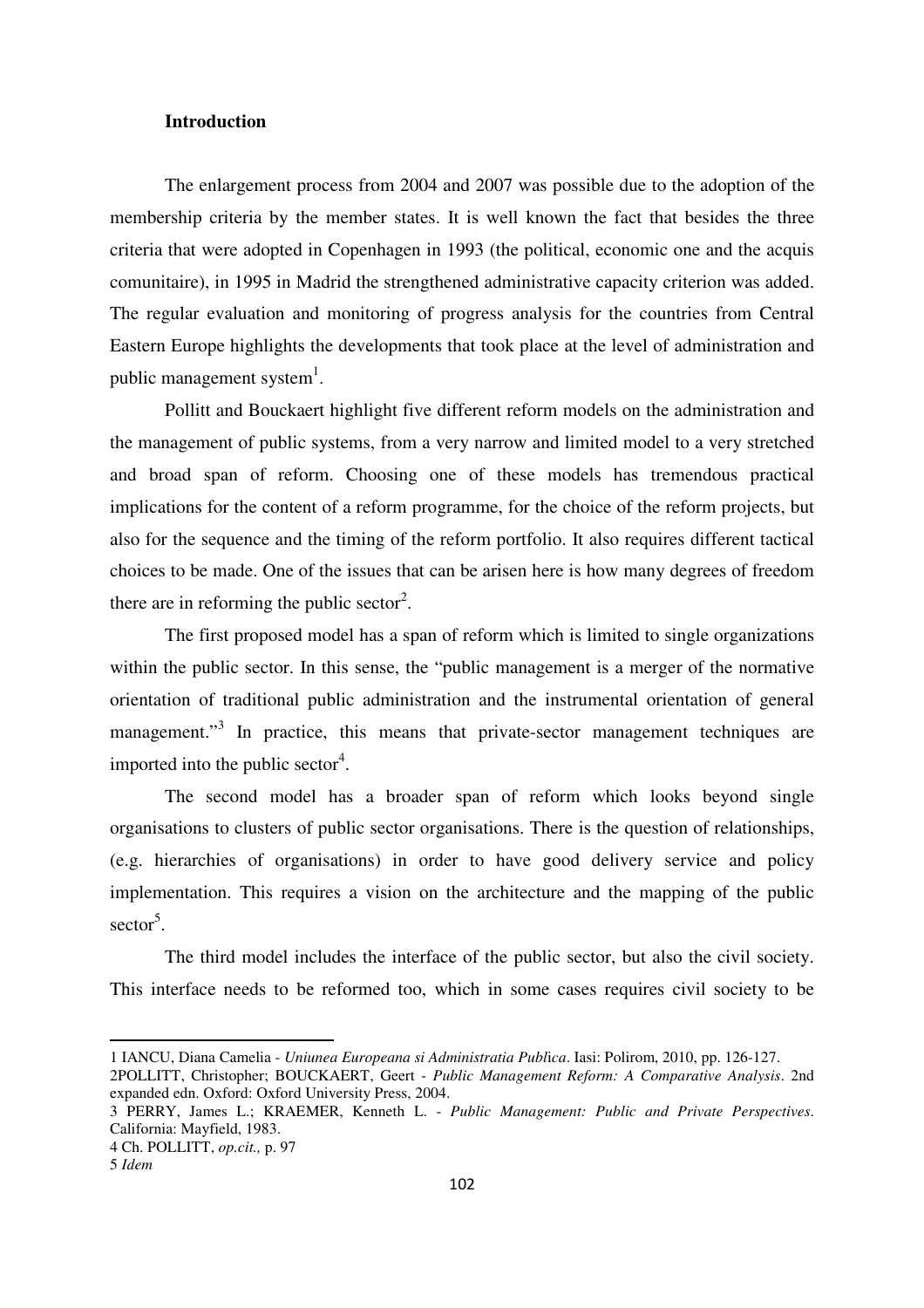(re)built. This requires the recognition of civil society as a partner in reform. Therefore, platforms for exchange, transparent discussions and contradictory debates are necessary to reform the public sector in a sustainable, legitimate, and transparent way<sup>6</sup>.

 The fourth model goes beyond the infrastructural level and includes the supra-structure that is also involved in the reform process. This reform's scope includes the realm of ideas and ideologies, culture and values within a society. Reforming the public sector includes not just its infrastructure (organisations and their interactions within the public sector and its civil society) but also its supra-structure. Although this does not mean that identities of communities or nations need to change, it does imply that practices are based on the belief of systems with norms and values, cultures and ideas<sup>7</sup>.

 The fifth model goes beyond the fourth one and includes all elements of the system. This requires a reform strategy which includes the major steering mechanisms in society, depending on the state structure itself. Market mechanisms are obvious within the private sector. Budget mechanisms are clear within the public sector. In a mixed economy, you also may have consensual allocation of resources amongst non-profit organisations. Public sector reform affects the proportions and regulates the allocation mechanisms of all these public, private and not-profit sectors. It also affects the allocation mechanisms within the public sector using hierarchies (budgetary top-down distribution with e.g. envelopes), markets (market type mechanisms such as vouchers or competitive tendering) or networks (consensual distribution) $8$ .

 Looking to see which of the five aforementioned models had been implemented in the public administration reform and management from Central and Eastern Europe states, we started our analysis from Bouckaert's finding that the public administration and public management system in this region present themselves with chosen mixed models of "publicsector reform, and these choices have changed over time "<sup>9</sup>.

<sup>6</sup> *Idem* 

<sup>7</sup> BOUCKAERT, Geert - "Cultural Characteristics from Public Management Reforms Worldwide." In SCHEDLER, Kuno; PRÖLLER, Isabella (eds). *Cultural Aspects of Public Management Reforms*. Amsterdam: Elsevier, 2007, pp.29-64.

<sup>8</sup> BOUCKAERT, Geert - *Public Sector Reform in Central and Eastern Europe*, Halduskultuur, vol 10, 2009, pp. 98

<sup>9</sup> *idem*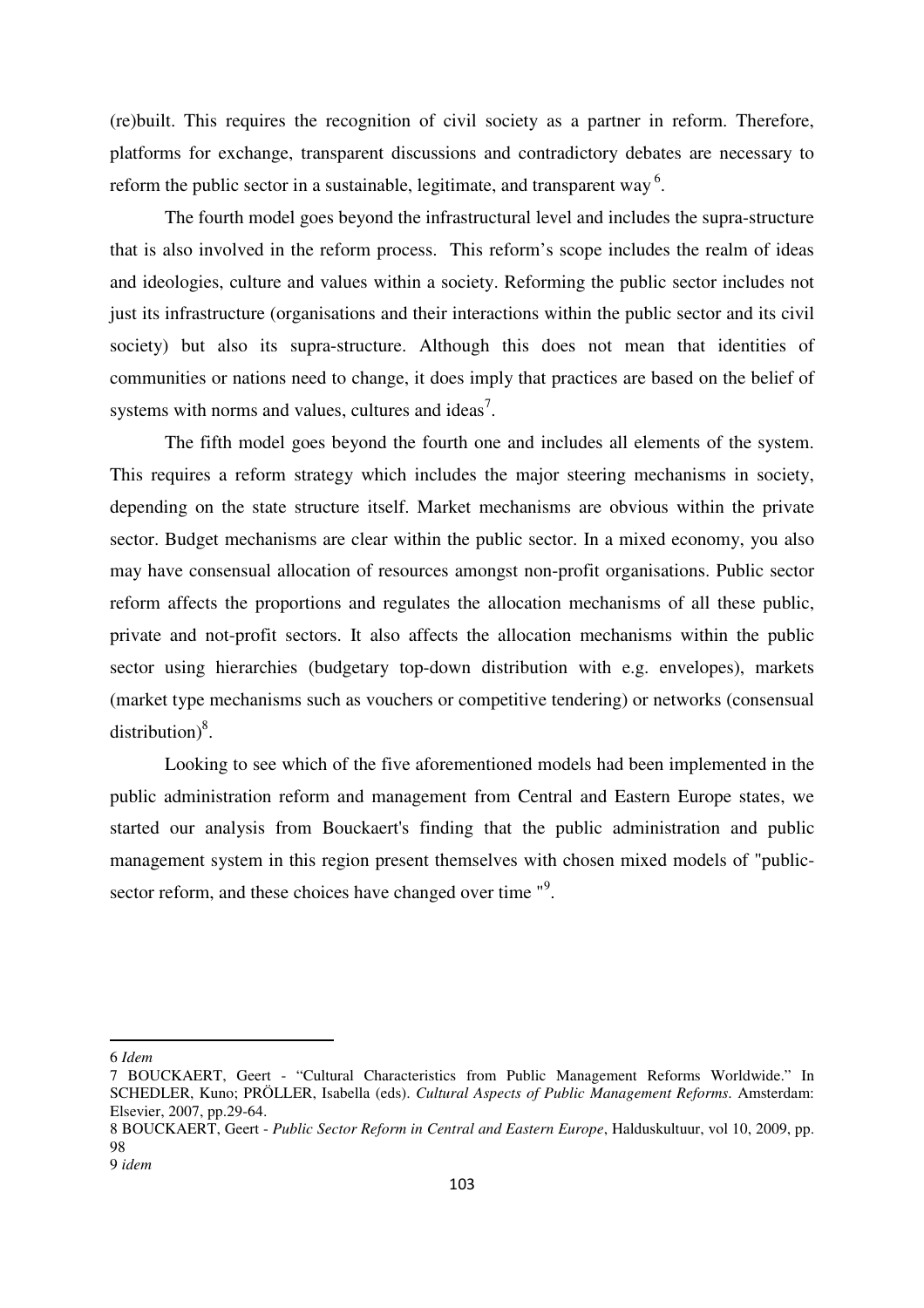Since the available space is limited within this paper, we will try only to look at the evolution of public administration through *local autonomy and decentralization<sup>10</sup>* which will give us the strength to express a phenomenon that we want to follow over the course of a decade, from decentralization to re-centralization. These manifestations will be highlighted throughout the two following chapters. Firstly, we will emphasize the decentralization within Central and Eastern European countries regarding their accession moment from 2004 and 2007. Secondly, we will discuss about the process of re-centralization during the postaccession period. Among the identified manifestations we will mention only 3 that will be followed throughout the paper: the existing elected regional and local public authorities and their collectivities; the legal recognition of rights and obligations of regional and local administrative authorities that are necessary in order to manage the interests of the represented collectivities; the existing transfer of powers, responsibilities and resources from central to local and regional administrative authorities $^{11}$ .

#### **1. Regionalisation and Decentralisation**

 $\overline{a}$ 

Regional policy design is the result of a process of multi-level decision-making between supra-national, national and sub-national actors. The implementation of this policy in Central and Eastern Europe varies greatly<sup>12</sup>. Some countries, like Poland and the Czech Republic, decentralized power creating strong and independent regional governments. Others, like Romania, Hungary or Bulgaria, only delegated administrative responsibilities to regional offices, failing to devolve power and create regional governments. The cause of this variation lies in the actors' diffuse role in decision-making on regional policy<sup>13</sup>. To understand the meaning of regionalisation within the new Member States, we should take into account the a number of economic and structural factors, explicitly, changes in productive systems, accelerated market integration on sector bases, as well as the increasing competition between different economic

<sup>10</sup> The other principles - subsidiarity, openness and transparency, partnership and cooperation, nondiscrimination, proportionality, accountability, efficiency and effectiveness, rule of law will be retained only for those elements that relate to the topic that we have proposed.

<sup>11</sup>*D.C. Iancu (2010) Uniunea Europeana si Administratia Publ*i*ca*, Iasi, Polirom, p. 127

<sup>12</sup> The topic was of great interests for many authors. We mention one of the most recent works: PALERMO, Francesco; PAROLARI, Sara - *Regional Dynamics in Central and Eastern Europe New Approaches to Decentralization.* Brill Online: Leiden, 2013.

<sup>13</sup> UNITA, Ramona - Joining the EU's Multi-Level System of Governance – is there an East European Model of Regionalisation?" in HORGA, Ioan; BARBULESCU, Iordan Gh; IVAN, Adrian et al. - *Regional and Cohesion Policy. Insights into of the Partership Principle in the New Policy Design.* Debrecen: Debrecen University Press & Oradea University Press, 2011.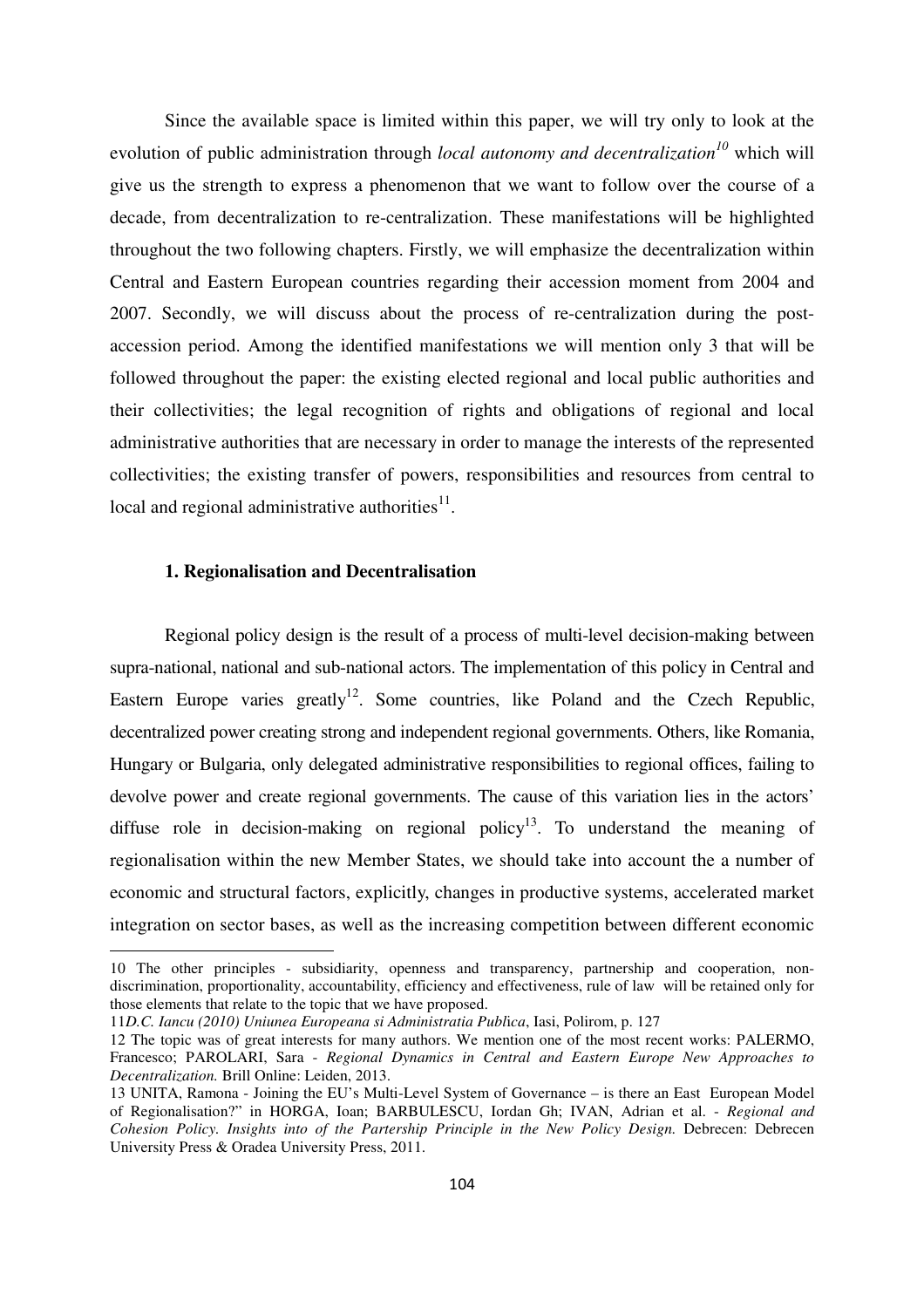areas after the abolition of most barriers regarding the circulation of goods and capitals. $<sup>14</sup>$ </sup>

The principle of local autonomy and decentralization, generally sketched with direct reference to regional policy, multilevel governance and efficient allocation of structural funds, is considered to be an appropriate presence regarding the reforms from EU Member States and candidate countries<sup>15</sup>.

The beginning of leaving aside the centralized administration model, inherited from the communist period, was done differently from country to country in Central and Eastern Europe<sup>16</sup>, as aforementioned. The tendency toward maintaining some degree of centralism or even toward certain recentralization can be observed in the region throughout a period of 25 years of transition. According to Enlander<sup>17</sup> during the early trasition period, there were mainly four causes, which stem from the specific situation of transforming countries: a) the need of the central government to maintain control of economic and political development within the still volatile post-communist transformation; b) the need to control the distribution of scarce resources during a transformational recession or outright crisis; c) the need to control economic and social differences among territorial units, so as to prevent the marginalization of some regions that could have resulted in social and political tensions that would endanger the new regime; and d) the need to formulate policies aimed at maintaining national integration in a general atmosphere of societal fragmentation, resulting from the transformation processes<sup>18</sup>. Looking at the four mentioned factors throughout the 25 years of transition period, we can notice that regarding the first factor, on the spur of the Europeanization process, this action has been limited, while the other factors continued to influence the decentralization process as part of the accession process towards the EU. They even intensified during the economic crisis especially after 2007.

<sup>14</sup> TATUR, Melanie - "Conceptualising the Analysis of 'Making Regions' in Post Socialist Europe." In TATUR, Melanie - *The Making of Regions in Post-socialist Europe: The Impact of Culture, Economic Structure and Institutions Case Studies from Poland, Hungary, Romania and Ukraine*, Vol. 1, Wiesbaden, Vs Verlag, 2004, pp.11-23.

<sup>15</sup> The European Parliament resolution on Agenda 2000 and Council Regulation no. 1659/98 on decentralized cooperation, as last amended by Council Regulation no. 625/2004189, as amended and supplemented.

<sup>16</sup> KRUGLASOV, Anatoliy - "Central and Eastern Europe Regional Reforms: From Dismantling a Soviet Model to Europeanizing a National One.' In PALERMO, Francesco; Parolari, Sara, *Regional Dynamics in Central and Eastern Europe New Approaches to Decentralization.* Leiden: Brill Online, 2013 pp. 8-34.

<sup>17</sup> ELANDER, I. - "Between centralism and localism: On the development of local selfgovernment in postsocialist Europe". Paper presented at conference, *Democratization and Decentralization: Four Years of Local Transformation in Central and Eastern Europe*, Krakow, 2–6 August, 1995.

<sup>18</sup> ILLNER, Milka - "The Territorial Dimension of Public Administration Reforms in East-Central Europe," in *Polish Sociological Review* , vol. 1., no. 117 [1997]:, pp. 23-45.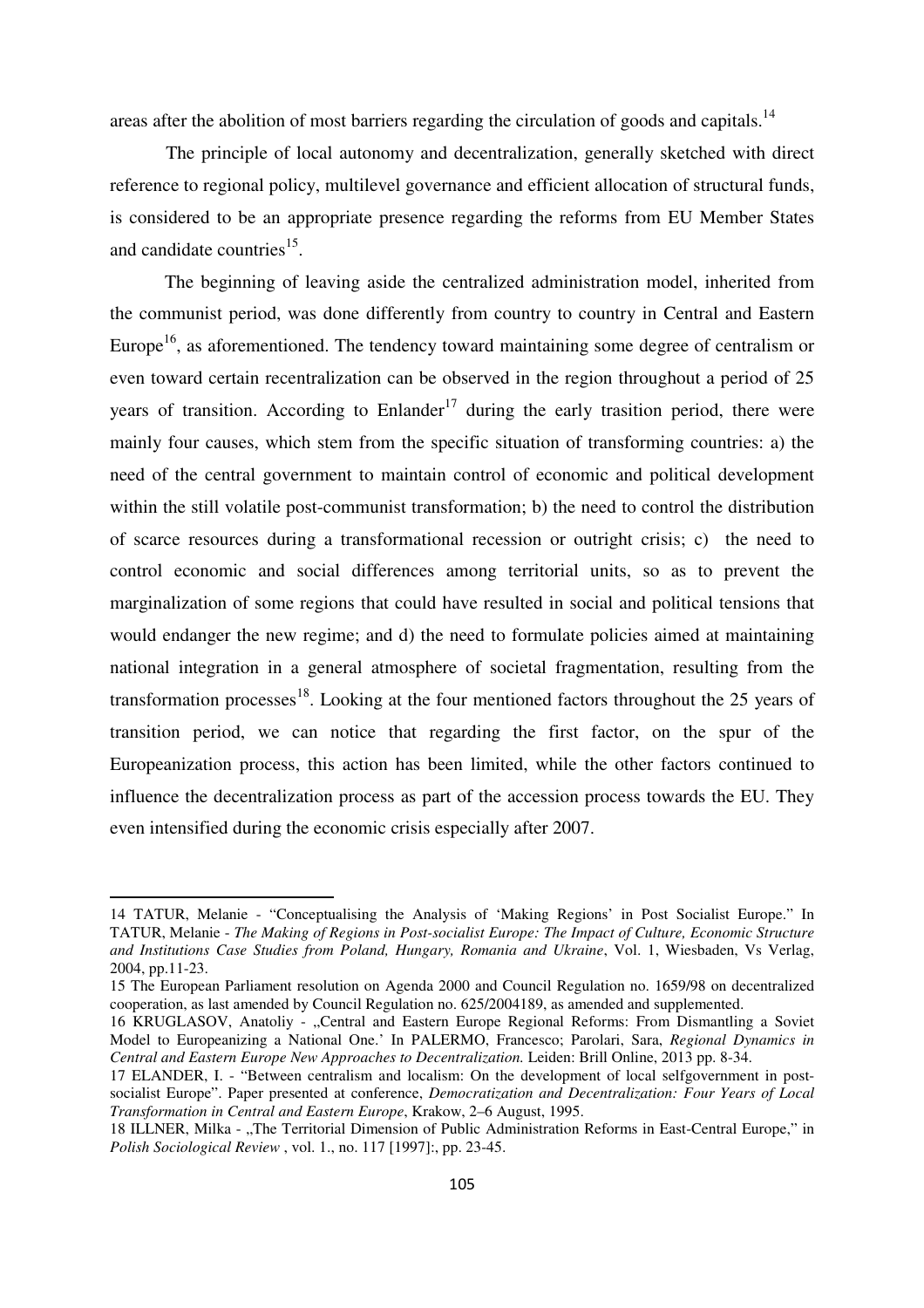If we analyze each country, we can notice that decentralization addressed by national governments in Central and Eastern Europe, at least at the level of discourse, after the events from 1989-1990, the introducing of *local autonomy and decentralization* was done after signing the Association Agreements with the EU and amid financial assistance from the EU. This topic of the Europeanization impact on the introduction of local autonomy and decentralization in Central and Eastern Europe is seen by scholars as top-down<sup>19</sup> action which translates to some as an external pressure<sup>20</sup> or for other as part of the imposed conditionalities $^{21}$ .

Out of the large number of countries in the 2004 accession wave, with a strong assistance from PHARE, Hungary was the first to create the NUTS regions in 1994. Still a candidate, Romania adopted the necessary legislation only in 1998. Hughes underlines that as Hungary never had regions and never considered it needed them, regionalization was a great challenge. The same was perceived by Romanian politicians. It was felt that the pressure to adopt the acquis comunitaire implied regionalization following the NUTS classification<sup>22</sup>. This implicit pressure was mainly felt through the comments of the Country Regular Reports. These reports can moreover be considered guiding documents to what results are expected from the regionalization process. The repeated criticism of the administration's insufficient capacity in implementing regional policy can be understood as insufficient decentralization or weak regional administrative capacity. For instance, in its 1998 report, the European Commission emphasized the national progress in the public administration reforms from the Czech Republic and listed among the successful actions the creation of regions and among failures, the lack of authorities' interest to sign the European Charter of Local Self-Government<sup>23</sup>. A year later, however, the Czech Republic ratified the Charte<sup>24</sup>r. In 2000, the European institution focuses its attention on the decentralization process and the slow

<sup>19</sup> KEATING, Michael; HUGHES, James - *The Regional Challenge in Central and Eastern Europe. Territorial Restructuring and European Integration*. Brussels: Peter Lang, 2003.

<sup>20</sup> BOUCKAERT, Geert - "Public Sector Reform in Central and Eastern Europe". Halduskultuur, 2009, vol 10, p.96.

<sup>21</sup> 

KEATING, Michael; HUGHES, James - *The Regional Challenge in Central and Eastern Europe. Territorial Restructuring and European Integration*. Brussels: Peter Lang, 2003.

<sup>22</sup> HUGHES, James, SASSE; Gwendolyn; GORDON, Claire E - EU enlargement, Europeanisation and the dynamics of regionalisation in the CEECs.**"** In KEATING, Michael; HUGHES, James (eds.) *The Regional Challenge in Central and Eastern Europe: Territorial Restructuring and European Integration. Regionalism & federalism* (vol. 1). Brussels: Peter Lang, 2003, p.75.

<sup>23</sup> European Commission *(1998) 1998 Regular Report from the Commission on Czech Republik's Progress Towards Accession*, Brussels, p. 8

<sup>24</sup> European Commission (1999) *1999 Regular Report from the Commission on Czech Republik's Progress Towards Accession*, Brussels, p. 12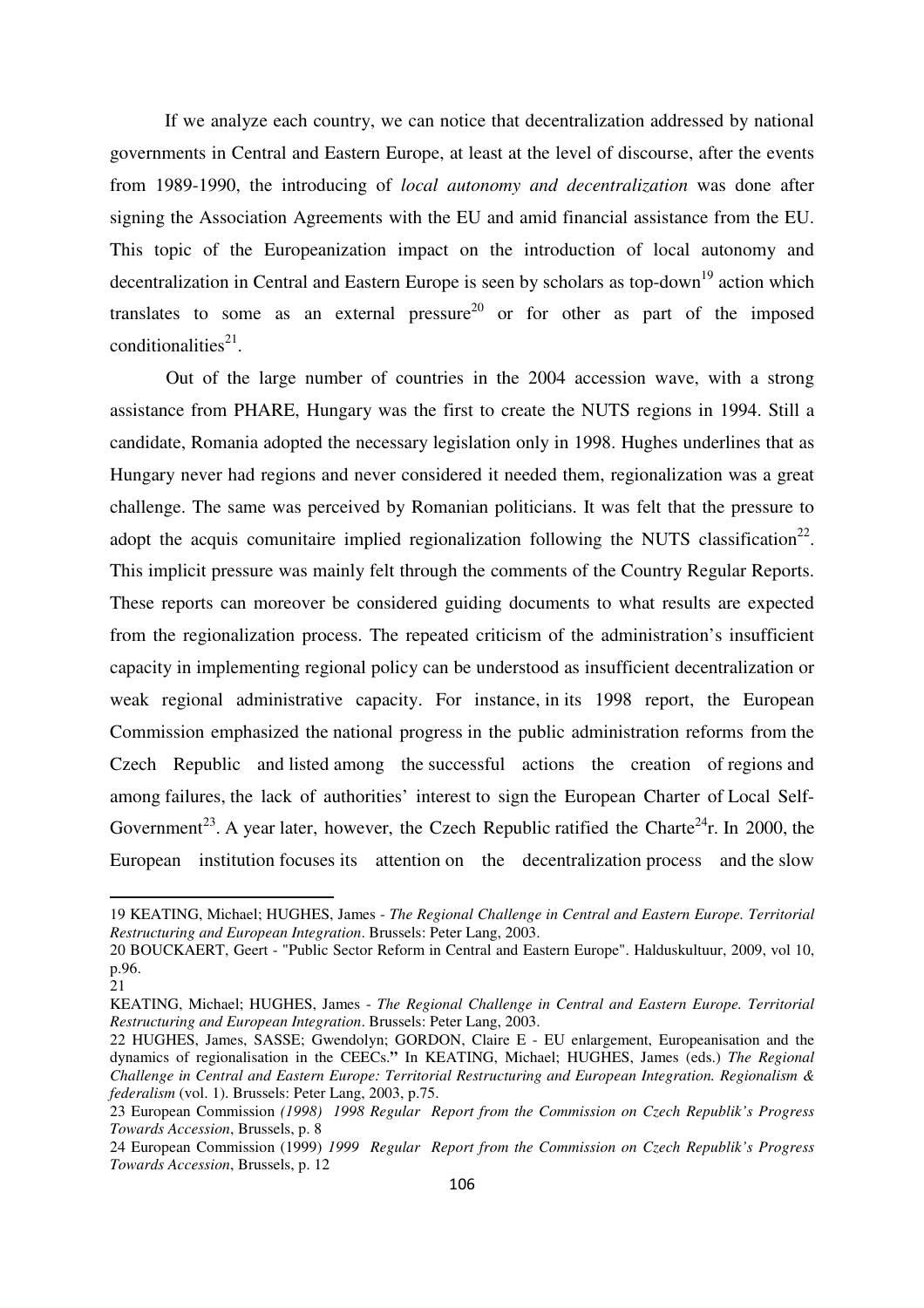pace of its development<sup>25</sup>. The years of 2001 and 2002 brought significant improvements in the field (by creating and clarify the powers of regional authorities<sup>26</sup>. In 2003 the Commission mentioned that the process of decentralization to local and regional levels was almost completely $2^7$ .

After a difficult start, compared to the Czech Republic's case, the Commission highlighted and suggested in its report from 2000 that the Slovak law requires a local government<sup>28</sup>. In 2001 constitutional revision, administrative reorganization and reformulation of a package of laws on decentralization of public administration and transfer of powers from the state to the regions bring positive signals to the European Commission<sup>29</sup>. In 2003, the Commission considered the implementation of the administrative reforms and the strengthening of local autonomy as signs of change $30$ .

The 1998 report emphasizes that Hungary needed to implement the objective and the principle of partnership and to reinforce the administrative and institutional capacity<sup>31</sup>. Although it received substantial assistance through PHARE program in paving the way to regional policy implementation, the seven established regions had limited success. In 2001, the European Commission highlighted that fact that the transfer of local responsabilities should be sustained by a proportional allocation of resources<sup>32</sup>. The reports from 2002 and 2003 emphasized the positive evolution of decentralization to as more transparent and efficient way<sup>33</sup>. Especially after 1994, Hungary moved from centralisation to cautious and limited decentralization after transition, mostly due to the weak and half-hearted pressure

<sup>25</sup> European Commission (2000) *2000 Regular Report from the Commission on Czech Republik's Progress Towards Accession"*, Brussels, p. 19.

<sup>26</sup> European Commission (2001) *2001 Regular Report from the Commission on Czech Republik's Progress Towards Accession*, Brussels, p. 18; European Commission (2002) *2002 Regular Report from the Commission on Czech Republik's Progress Towards Accession*, Brussels, p. 21

<sup>27</sup> European Commission *(2003) 2003 Regular Report from the Commission on Czech Republik's Progress Towards Accession*, Brussels, p. 11

<sup>28</sup> European Commission (2000) *2000 Regular Report from the Commission on Slovak Republik's Progress Towards Accession*, Brussels, p. 16

<sup>29</sup> European Commission (2001) *2001 Regular Report from the Commission on Slovak Republik's Progress Towards Accession*, Brussels, pp. 16, 24

<sup>30</sup> European Commission *(2003) 2003 Regular Report from the Commission on Slovak Republik's Progress Towards Accession*, Brussels, p. 11

<sup>31</sup> European Commission *(1998)1998 Regular Report from the Commission on Hungary's Progress Towards Accession*, Brussels, p. 32

<sup>32</sup> European Commission (2001) *2001 Regular Report from the Commission on Hungary's Progress Towards Accession*, Brussels, p. 16

<sup>33</sup> European Commission (2002) *2002 Regular Report from the Commission on Hungary's Progress Towards Accession*, Brussels, p. 21 ; European Commission *(2003) 2003 Regular Report from the Commission on Hungary's Progress Towards Accession*, Brussels, p. 12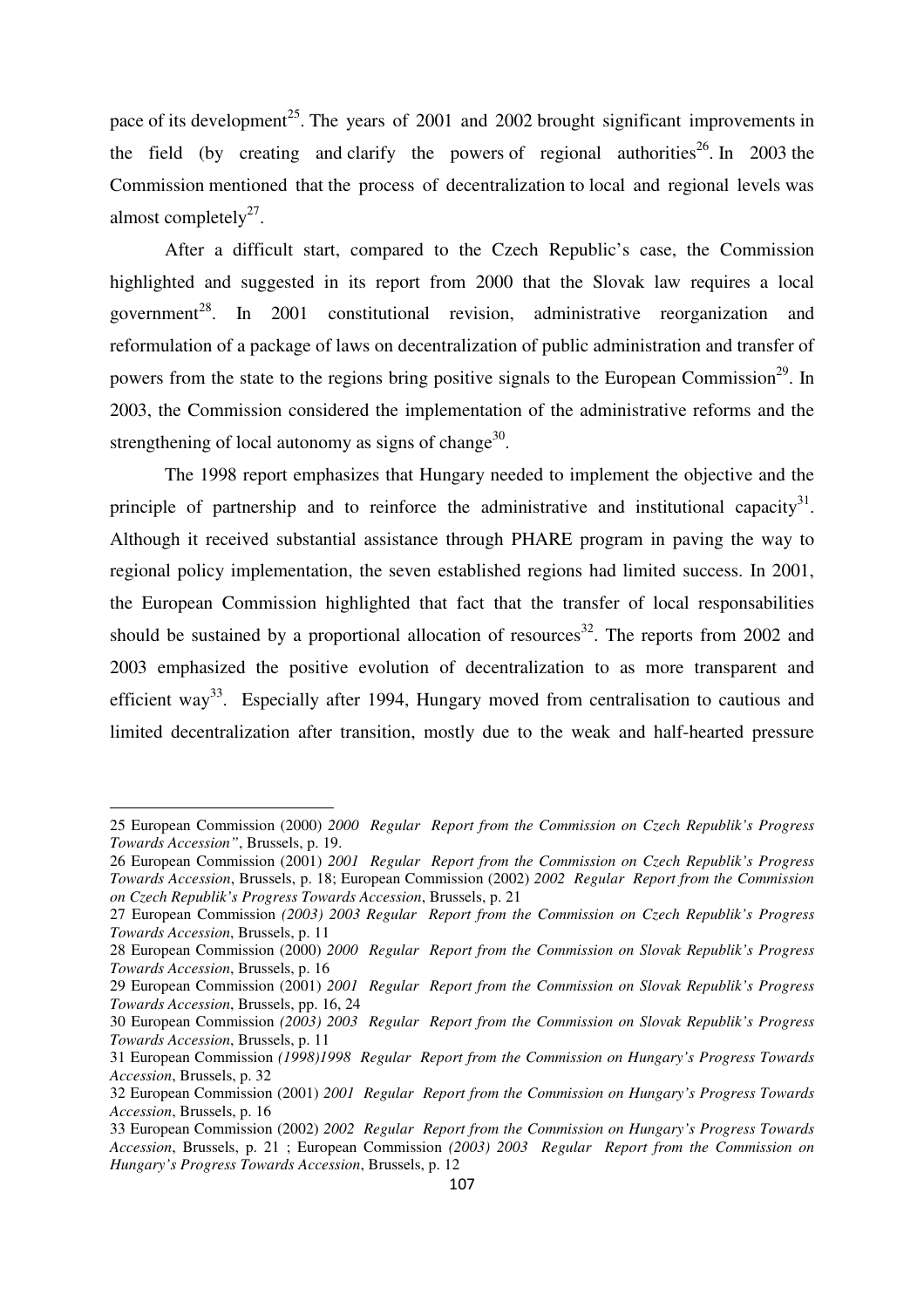from the European Commission. Most of this pressure had effects before the accession in  $2004^{34}$ .

In the case of Bulgaria in the Commission's 2004 report, there is specified the need to clarify the powers/competences and budgets of central and local administrations<sup>35</sup>. Similar comments were subsequently offered also by the Country Reports from 2005 and 2006 respectively.<sup>36</sup>

In the case of Poland, the European Commission considered in 1999 the regionalism as a success<sup>37</sup>. Poland is considered to be the only country among new Member States where there is clear correlation between the NUTS II and the meso-level of government<sup>38</sup>. Apparently the reformed framework of regional policy from Poland seemed to reflect largely the idea of decentralisation, subsidiarity and partnerships. In fact by means of the regional contracts sub-national self government through the marshals (democratically-elected voivodhips' representative bodies) have been enabled to participate in the process of decisionmaking in all issues concerning regional development<sup>39</sup>.

 Indeed, emphasis on the development of this sort of contractual relationships in regional policy making can also be reasonably related to the Polish government's commitment to prepare for the EU accession<sup>40</sup>. The new planning framework for regional administration and its development was embraced with satisfaction by the European Commission<sup>41</sup>, thus with the accession of Poland to the EU the system of regional contracts merged directly into the broader framework of EU cohesion policy<sup>42</sup>, to which now almost three-fourths of the Polish is related. The year of 2002 brings a strengthening of local self-government in Poland in terms

<sup>34</sup> POGATSA, Zoltan - "The Recentralisation of the Economic Development in Hungary." In PALERMO Francesco; PAROLARI, Sara - *Regional Dynamics in Central and Eastern Europe New Approaches to Decentralization,* S.l: Brill Online, 2013, pp. 147-174.

<sup>35</sup> European Commission *(2004) 2004 Regular Report from the Commission on Bulgaria's Progress Towards Accession*, Brussels, p. 16

<sup>36</sup> European Commission (2005) *2005 Regular Report from the Commission on Bulgaria's Progress Towards Accession*, Brussels, pp 7-8 ; European Commission (2006) *"2006 Regular Report from the Commission on Bulgaria's Progress Towards Accession"*, Brussels, p. 6

<sup>37</sup> *European Commission (2000) 1999 Regular Report from the Commission on Poland's Progress Towards Accession,* Brussels, 8 November 2000

<sup>38</sup>YODER J. - "Decentralisation and Regionalisation after Communism: Administrative and Territorial Reform in Poland and the Czech Republic", in *Europe-Asia Studies,* Vol. 55, No.2, 2003, pp. 263-286.

<sup>39</sup> GLOWACKI, Viktor - "Regionalization in Poland." In MARCOU, Gérard - *Regionalization for Development and Accession to the EU: A Comparative Perspective*. Budapest: The Local Government and Public Reform Initiative, 2002, pp. 105-137.

<sup>40</sup> *Idem* 

<sup>41</sup> *European Commission(2000) 2000 Regular Report from the Commission on Poland's Progress Towards Accession*, Brussels, p. 67.

<sup>42</sup> SZCZERSKI, Krzysztof - "Securing Growth and Cohesion in Europeanized Conditions. The Role of Regional Development Bodies in Poland." In PALERMO, Francesco; PAROLARI, Sara - *Regional Dynamics in Central and Eastern Europe New Approaches to Decentralization.* Leiden: Brill Online, 2013 pp. 175-199.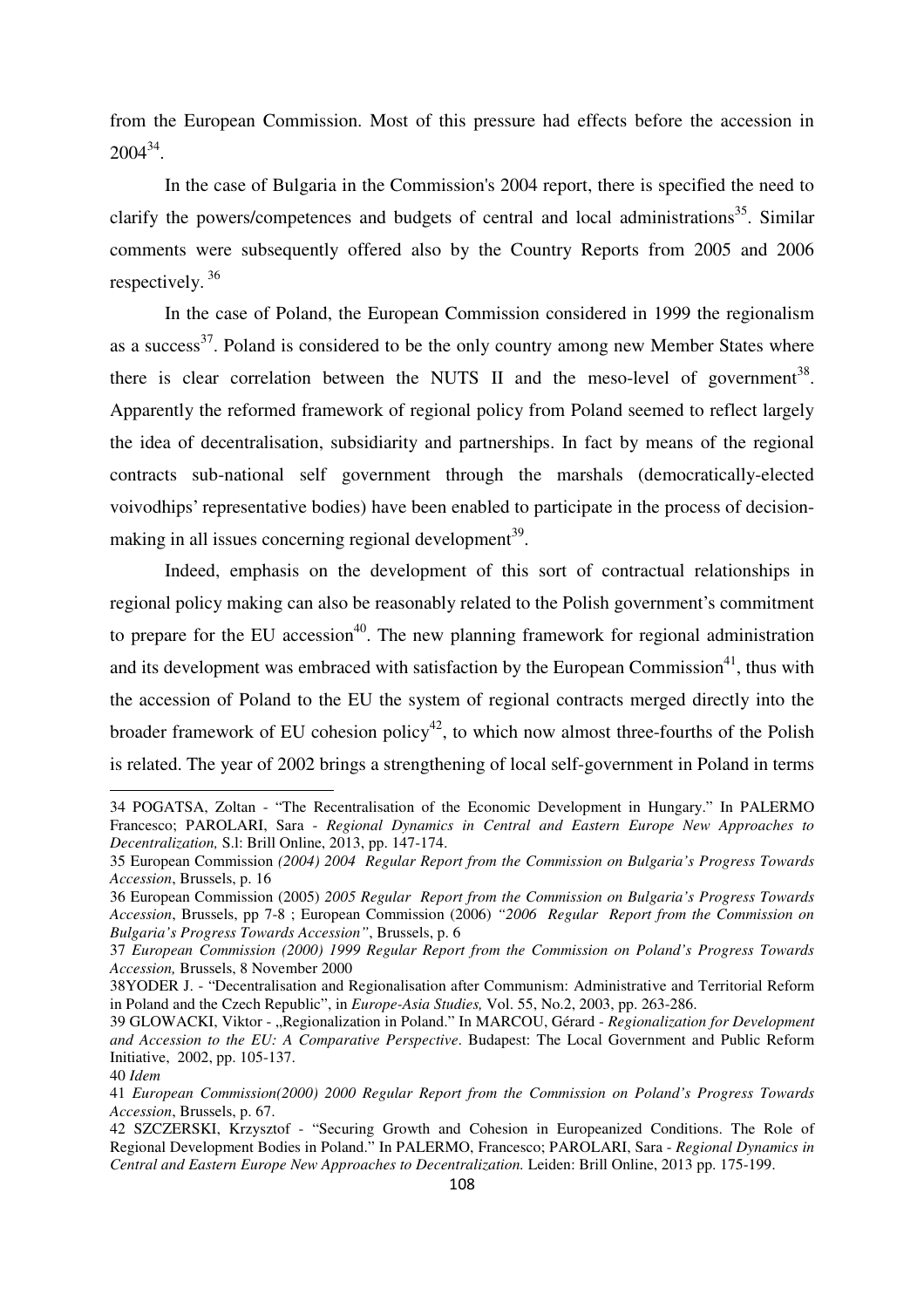of political and financial decentralization<sup>43</sup>, but in 2003 the Commission reminds the Polish authorities that local reforms and their consolidation is a priority<sup>44</sup>. The Polish specialists in European integration and practitioners have frequently advocated that the Polish public administration still appears poorly developed<sup>45</sup> and that the post-accession capacity to absorb the structural funds was, on average, relatively  $low<sup>46</sup>$ . But comparing the situation from Poland with the other states from the region, the Polish developed was a positive one, fact that was evidenced especially during 2007-2013.

According to the 1998 report, the public administration from Slovenia appeared to be centralized, rather passive in taking the necessary reforms<sup>47</sup>. In 1999, the situation was almost unchanged, although the Commission announced the existence of local authorities but it does not make any comment about them $48$ .

Regarding Romania, the Commission Report from 2003, taking into consideration the decentralized process, that there is a considerable lack of transparency in the financial transfer to the local county level, believes there is a threat to the very existence of local autonomy<sup>49</sup>. The same document highlighted the current legal framework that was unclear, Romania lacking a strategy for managing the process of decentralization in a transparent and stable way 50 .

In 2004, the Commission reiterated Romania's still unsolved problem of responsibilities' transfer to the local level showing that they were not followed by doubling adequate financial transfers. However, the Commission considers that "the Romanian authorities have made considerable effort to develop a strategy to manage the process of

<sup>43</sup> *European Commission (2002) 2002 Regular Report from the Commission on Poland's Progress Towards Accession,* Brussels, pp. 22-23

<sup>44</sup> *European Commission (2003) 2003 Regular Report from the Commission on Poland's Progress Towards Accession*, Brussels, 2003, p. 14

<sup>45</sup> FERRY, Martin - "Regional Policy in Poland on the eve of EU membership: regional empowerment or central control?" *European Policies Research Centre*, No. 53, University of Strathclyde, March 2004, ISBN 1- 871130-59-X.

<sup>46</sup> KAWECKA-WYRZYKOWSKA, Elżbieta, - "Financial Condition of Poland's Accession to the European Union.*"* In KAWECKA-WYRZYKOWSKA, Elżbieta; SYNOWIEC, Ewa. *Poland and the European Union.*  Warsaw: Foreign Trade Research Institute, 2004.

<sup>47</sup> European Commission (1998) *1998 Regular Report from the Commission on Slovenia's Progress Towards Accession*, Brussels , p. 8

<sup>48</sup> European Commission (1999) *1999 Regular Report from the Commission on Slovenia's Progress Towards Accession,* Brussels , p. 59

<sup>49</sup> European Commission (2003) *2003 Regular Report from the Commission on Romania's Progress Towards Accession"*, Brussels, p. 17

<sup>50</sup> *Idem*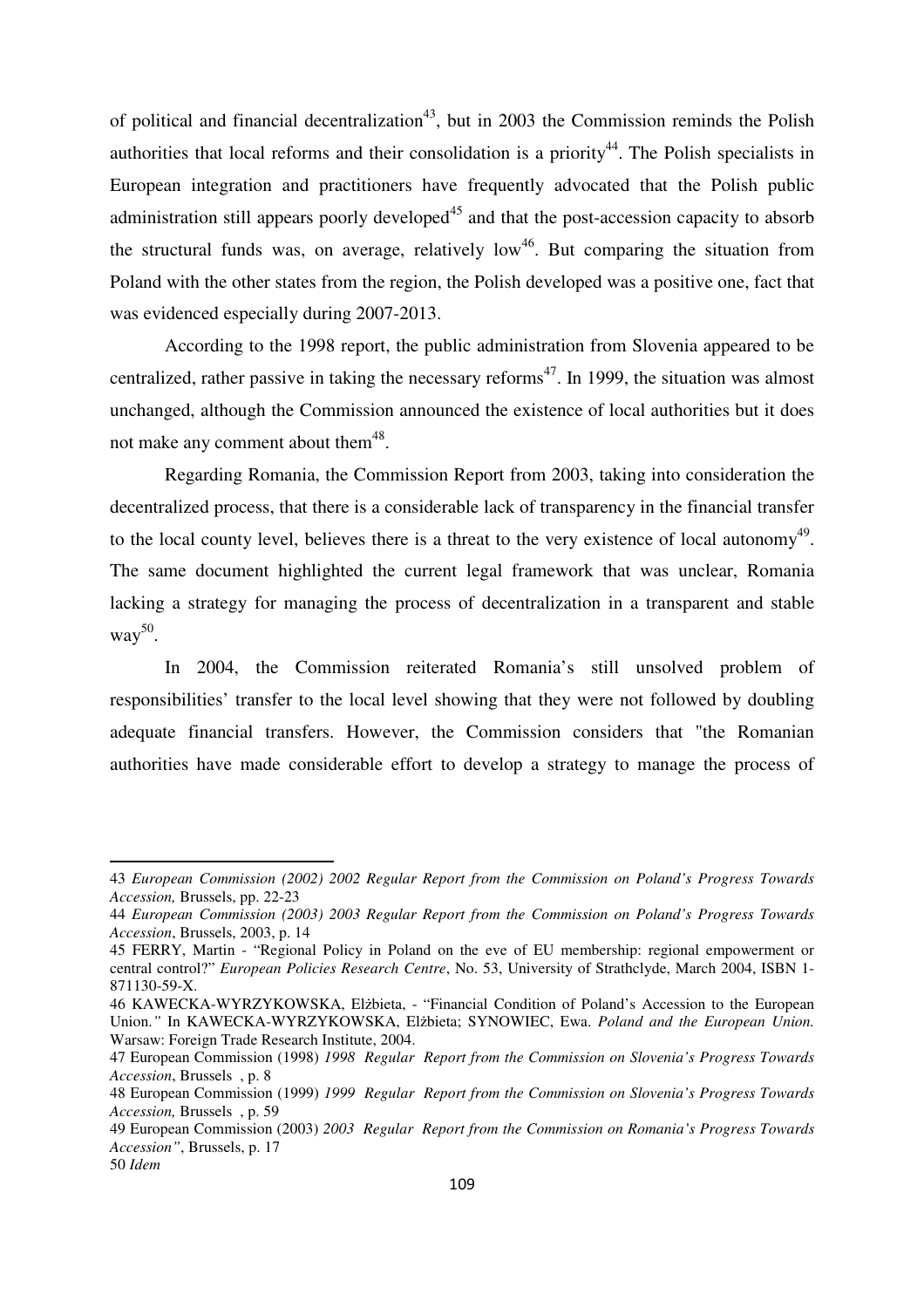decentralization in a transparent and stable manner<sup>151</sup>. Decentralization and the need to clarify the allocation of responsibilities and the financial resources to the various levels of government remain points of interest and in 2005 the Commission emphasized that "the transfer of powers to local authorities is far from completion" and local financial autonomy "is still limited"<sup>52</sup>.

In 2006, the Report of the European institution limited itself to mention exclusively the state that regulatory efforts that had been made towards the decentralization without doing the usual references to consolidation<sup>53</sup>. "Progress has been made in the area of public administration reform. [...] Local Public Finance Law completes the legal framework of decentralization. Continue efforts to ensure the transfer of powers from the central level to the local one. Time schedules are developed and there are identified procedures that are necessary for the decentralization and resource management responsibilities, including financial ones<sup>154</sup>.

Analysing these examples we can notice that the impulse for procedural regionalization and decentralization reached all countries from Central and Eastern Europe, at least in procedural terms. Firstly, there were created intermediate levels between central government and administrative structures. But even here there are many issues to be arisen given the fact that the map of the regions is not correlated with the upper structures of the sub-national levels of government. Except for Poland, regarding the others countries there is no correlation between the two territorial division, Bulgaria had 6 NUTS II regions and 28 regions at the upper level of the sub-national government; the Czech Republic had 8 NUTS II regions and 14 regions at the upper level of the sub-national government; Estonia, Latvia and Lithuania were regarded as single NUTS II regions, but they have respectively 15, 33 (26 districts plus 7 cities with districts right) and 10 regions at the upper level of the sub-national government; Hungary had recognised 7 NUTS II regions, but it had 41 regions at the upper levels of the sub-national government (19 counties plus 22 cities with county status plus Budapest); Romania had 8 NUTS II regions and 42 (41+ Bucharest) regions at the upper level of the subnational government; Slovenia was regarded as single NUTS II region (an attempt to constitute two regions of NUTS II status had failed, the two areas being too small to match

<sup>51</sup> European Commission (2004) *2004 Regular Report from the Commission on Romania's Progress Towards Accession*, Brussels , p. 18

<sup>52</sup> European Commission (2005) *2005 Regular Report from the Commission on Romania's Progress Towards Accession*, Brussels, pp. 8, 25

<sup>53</sup> D. C Iancu, *op.cit.,* p. 144

<sup>54</sup> European Commission (2006) *2006 Regular Report from the Commission on Romania's Progress Towards Accession*, Brussels, p. 39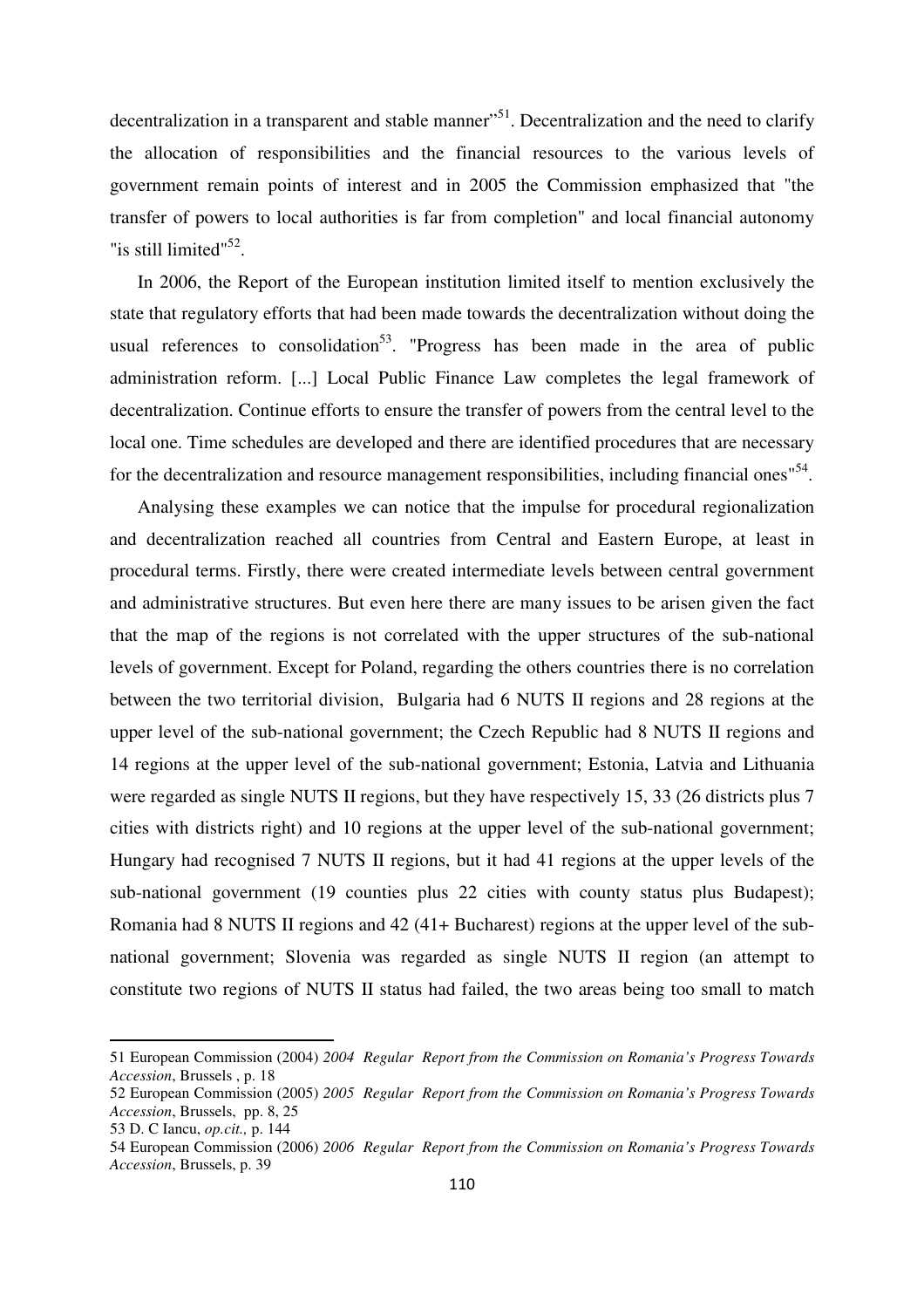the NUTS criteria), and 58 regions at the upper level of the sub-national government; Slovakia has 4 NUTS II regions and 8 regions at the upper level of the sub-national government. Secondly, in all these countries there were given legislative packets in order to pave the way towards decentralization, stressing here reforms in Poland, Hungary and the Czech Republic.

Speaking from the perspective of *functional regionalization and decentralization*, the European Commission reports show that until the accession moment, no state revealed a normal functioning of the regional structures. However, there are notable differences. For instance, if Poland at the time of accession and in the next two years until the entry into financial cycle from 2007 to 2013, we can say that reached an optimal level of functional regionalization and decentralization, in the case of Bulgaria and Romania, the two countries registered "undeveloped regionalization and different decentralization"<sup>55</sup>. We cannot say that the two countries have reached a functional regionalization as stated Boullineau & Suciu, but we agree that it is a result of a technocratic reflection that is necessary in order to facilitate the managements of the European funds<sup>56</sup>. Comparing the Central Eastern states, Slovakia, the Baltic states, Slovenia, Hungary and the Czech Republic were situated higher that the ywo aforementioned countries, the latter being the closest to the optimal decentralization of the country.

#### **2. Recentralization**

l

Going through the previous chapter, we can say that the process of Europeanization of the new EU member states from Central and Eastern Europe, seen through the regionalization and decentralization process, was a linear and solid trend. But, there were many elements which suggested that this process if not stopped, more regressed. Looking through a longer period time perspective (two decades-1994-2004), our opinion goes towards a process in which one can distinguish two periods: a period of evolution towards decentralization, conducted in the framework of EU accession (up in 2004/2007), followed by a period in which we can observe recentralization trends that become evident after 2007.

The process of "centralization" is analysed in our work through the following phenomena: unfinished or mimed decentralization; commission's ambiguities and vagueness in its own

<sup>55</sup> BOULLINEAU, Emmanuelle; SUCIU, Marius *op.cit.,* p. 357 56 *Idem*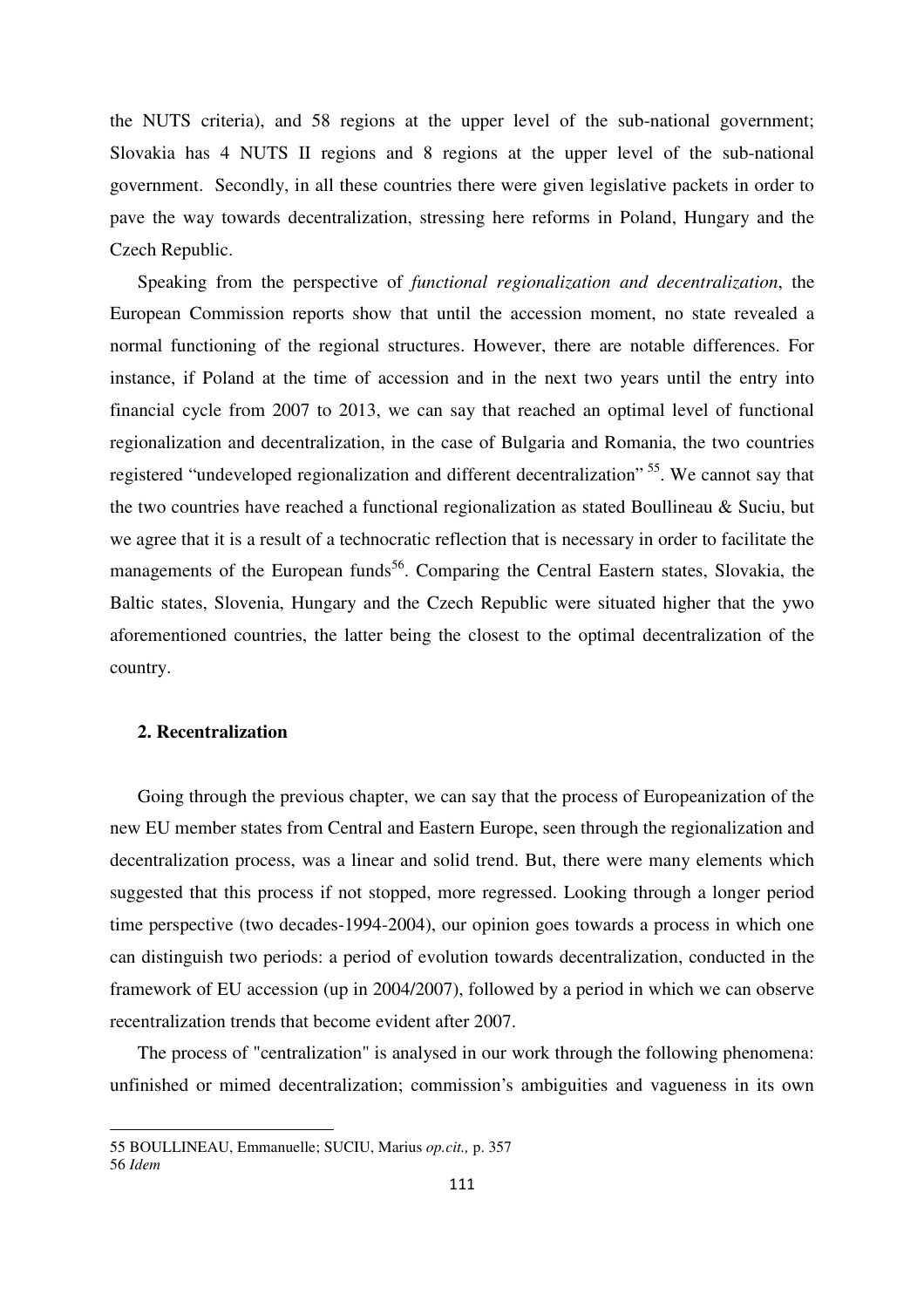regionalist agenda and institutional adaptations; administrative restrictions that occurred during the economic crisis or the assertion of authoritarian trends regarding the assessment process of development of regional policies and programs.

#### **2.1. The unaccomplished decentralisation or formal decentralisation**

It has been observed that despite their intentions, the EU policies have not yet led to significant decentralization or the empowerment of regional actors in countries with highly centralised political systems<sup>57</sup>.

It is accurate to say that the current territorial map of the majority of Central and Eastern European countries is the result of a compromise not easily reached after intensive and passionate political debates involving conflicting interests and a variety of pressures, the European Commission being just one of them.<sup>58</sup> The new territorial organisation came into effect bringing about an unprecedented modernization of the Central and Eastern European countries in terms of institutional and administrative systems. Some states succeeded in accomplishing successful regionalization projects. It can be argued that political, historical and cultural conceptions of Poland's regional framework have had at least as much to do with the shaping of the regional map of Poland as the pursuit of goal and principles set by the Commission with its conditionality criteria. Other states also developed their tasks, but after 2004, or achieved "the limited level of decentralization froze" (the case of Hungary)<sup>59</sup>. Other states reached rather a shy development stage. For instance, in Romania the establishment of these eight regions assumes also the development of new institutions. In terms of effectiveness, their functions are being questioned taking into consideration the loose connections with the local level, fact that affects local authorities and central ones' ability to represent the needs and the interests of their citizens<sup>60</sup>. According to Boulineau & Suciu "the regionalization is a formal process created for regions without power or territory"<sup>61</sup>. "They were created as cooperation forms with the sub-national territorial administrative forms: county in Romania (*judet*) sau in Bulgaria (*oblast*). They are led by Regional Development

<sup>57</sup> MAREK Dan; BAUN J. Michael - "The EU as a Regional Actor: The Case of the Czech Republic", *Journal of Common Market Studies* Vol. 40, No. 5, 2002, p. 914.

<sup>58</sup> KERLIN, J. - *The Politics of Decentralization in Poland: Influences and Outcomes,* Paper presented at the Annual Meeting of the American Political Science Association, San Francisco, 31 August 2001. 59 POGATSA, Z. *op.cit.,* pp. 147-174.

<sup>60</sup> HORGA, Ioan - "Romanian from Nation-State to Multilateral Governance." In AMARAL, Carlos Pacheco (ed.) *The Regional Autonomy and International Relations.* Paris: L´Harmattan, 2011.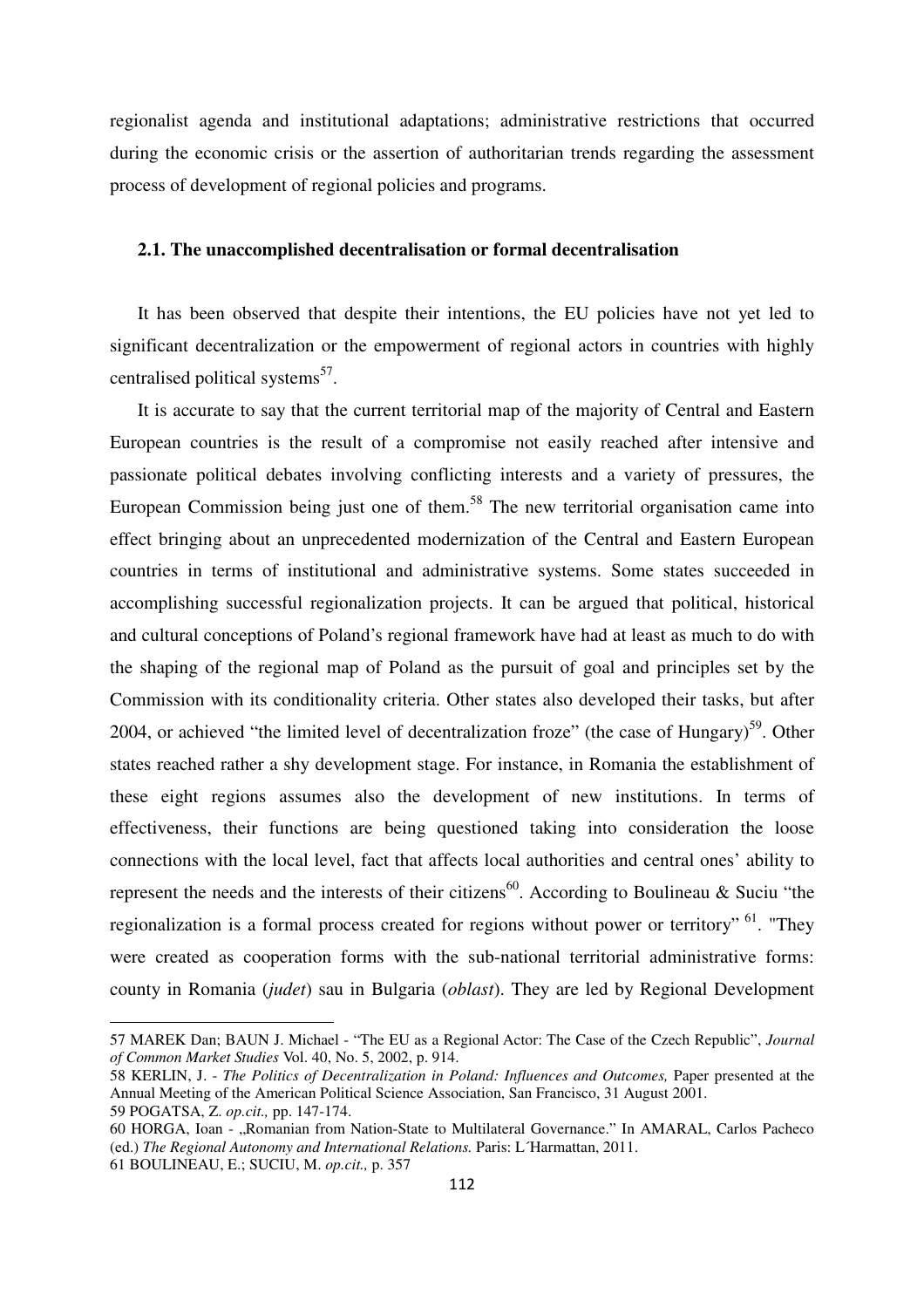Council which does not have a legal personality and that is responsible for the distribution of European funds between the counties, after they were distributed at the central level<sup>62</sup>. We should add that neither the current Romanian administrative structure, composed of 42 counties, which is seen as a sufficient form suitable for the European the regional policy framework or for managing the structural funds after joining, is not functional, being too diffused<sup>63</sup>. Additionally we can legitimately raise the question of the inability to influence the national strategies regarding the regions as it was demonstrated during 2000-2006 and 2007- 2013.

The most recent report regarding Romania in what concerns the local and regional democracy dates from March 2011. The study report highlights the positive dynamics in Romania's development, but still draws attention towards the reforms that are needed due to the fact that there are no consultation mechanisms for the local authorities in subjects of their concern like financial and social aspects $64$ .

In 2013 in Romania there could be noticed a pro-regionalization movement, as well as for decentralisation and preparation for the transformation of eight statistical regions into regional authorities that have their own rights. These new regions would to benefit from a large-scale transfer of competences from the central state, from the counties (județ) and from the municipalities. The exact details surrounding these new competences are not yet officially determined, but they will require revisions of the framework agreement on decentralisation and of the law on public administration. These regions are meant to enjoy a great deal of financial autonomy. The financing plan for local and regional authorities and the tax code should be modified accordingly, in a way that will also help the development of local selfgovernment. The existence of these new regional entities may also trigger the restructuring of services and changes in the number of civil servants. It is also worth noting that the presidents of these new regions are proposed to be elected by direct vote<sup>65</sup>. Unfortunately this process is

<sup>62</sup> *Idem* 

<sup>63</sup> SUCIU, Marius - "Decentralization and regional development in Romania. An unfinished reform in search of a "European" model." In PALERMO, Francesco; PAROLARI, Sara - *Regional Dynamics in Central and Eastern Europe New Approaches to Decentralization. S.l.* Brill Online, 2013 pp. 103-146.

<sup>64</sup> Adina Răducanu, "Europe of or With Regions: Regionalism in Romania", *Journal of Public Administration,*  Finance and Law, Issue 3/2013, accessed on September 23, 2013, http://www.jopafl.com/uploads/issue3/EUROPE\_OF\_OR\_WITH\_REGIONS\_REGIONALISM\_IN\_ROMANIA .pdf.p.48

<sup>65</sup> The Council of European Municipalities and Regions (CEMR), *Descentralisation at crossroade. Terirtorial reforms in Europe in times of crisis,* october 2013, accesed on 18 Noveber 2014, http://www.ccre.org/img/uploads/piecesjointe/filename/CCRE\_broch\_EN\_complete\_low.pdf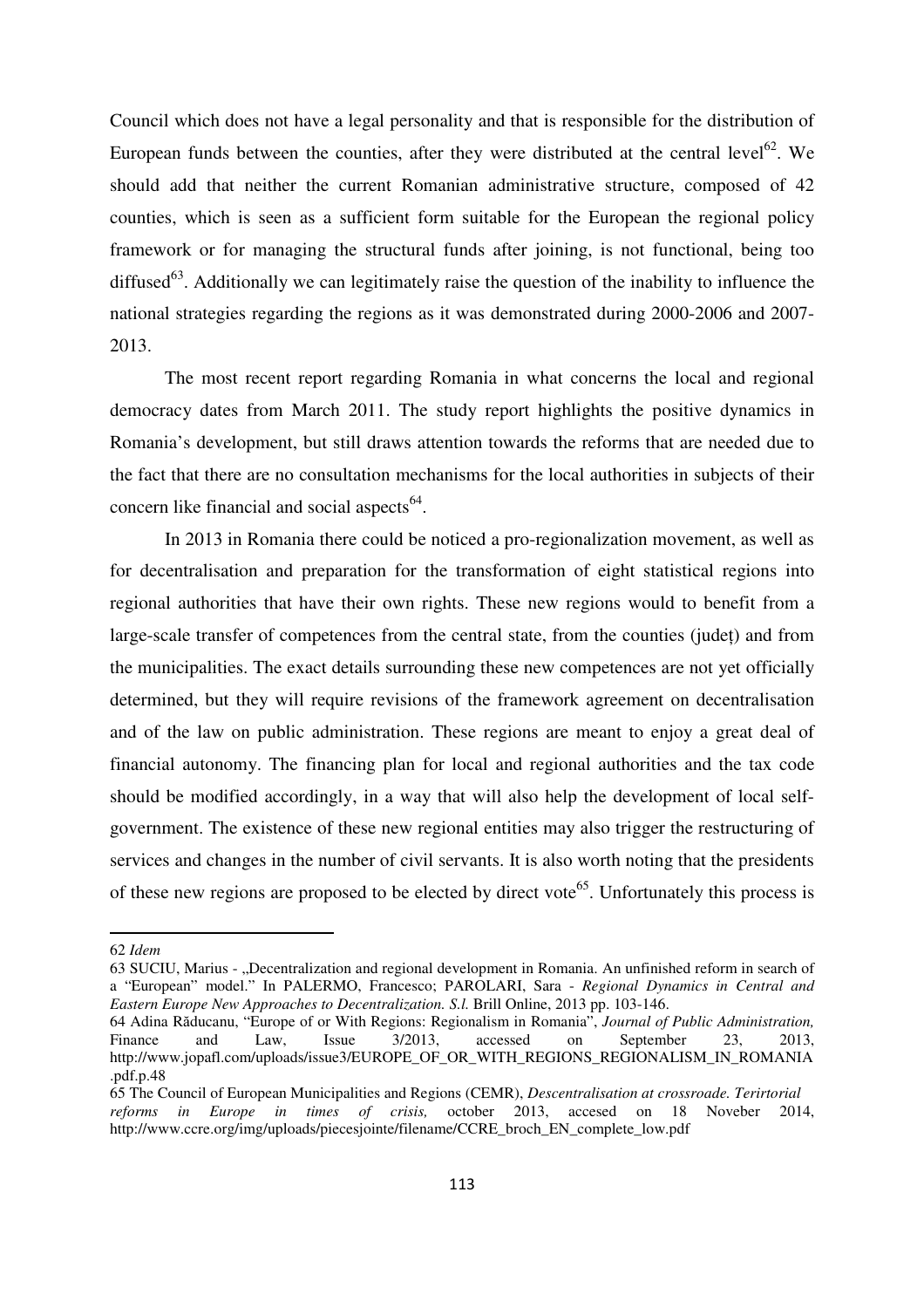greatly underdeveloped, apart from a few progress realized by the agglomeration of some decentralized institutions (health, finance, construction inspection, inspection of the forest), in the 8 centres of NUTS II nothing was achieved. There is rather the perception that these agglomerations are nothing more than some recentralization masked result of the financial crisis. But looking from another perspective, in the case of Romania, and other countries from the region, the after-crisis effects can constitute the engine for the creation of functional regions, because the major plans to reduce costs and improve public administration efficiency may, however, affect the traditional (judetele) organisation of local and regional authorities in Romania in the favour of regions.

To bring forward an argument in support to this assumption we can refer to the task of setting territorial boundaries for the new sub-national governmental institutions. As previously observed, one of the prime requirements of the *acquis* is the establishment of regional units with dimensions matching the NUTS II classification and capacities to manage EU funds. At least four divergent positions supported by different cultural and political beliefs struggled to obtain a legal acknowledgment of their own standpoint on the country's internal boundaries. The result of the compromise was a solution in compliance with the NUTS II classification characterised in the case of Poland by a marked mismatch between the administrative boundaries and the country's socio-economic regional profile, a solution which is much more likely to complicate rather than facilitating the reduction of internal disparities<sup>66</sup>. Also in Poland the *powiat* has become largely dependent on the regional level, which is responsible for making the final decisions on the allocation of EU structural funds<sup>67</sup>.

In case of Romania the boundaries of these regions have been established. The 8 units NUTS II which were created in Romania have in few cases (except the South-West and partially the North-East regions) a functional socio-economic regional profile<sup>68</sup>. The two examples of Poland and Romania, are, in our opinion, the two large regionalism models from Central and Eastern Europe. In the Case of Poland we can discuss about a system of regional decentralisation<sup>69</sup>, whereas in the case of Romania we can notice a model of regionalised

<sup>66</sup> For a broader discussion on this issue see ROKITA*,* Jan *- Continuity and Change in Polish Policy after Regional Reform in 1998*, Paper presented at the Conference "Regionalisation of Polish Politics" SSEES, 15-16 April 2002.

<sup>67</sup> BERTRANA, Xavier; HEINELT, Hubert - The Second Tier of Local Government in the Context of European Multi-Level Government Systems**.** In *Revista catalana de dret públic*, 46, 2013, pp. 73-89. 68 HORGA, *op. cit.,* p. 287-288

MARCOU, Gerard - *Between Economic Integration and Institutional Change: Models and Questions.* In *Local Government Brief*, March 2001.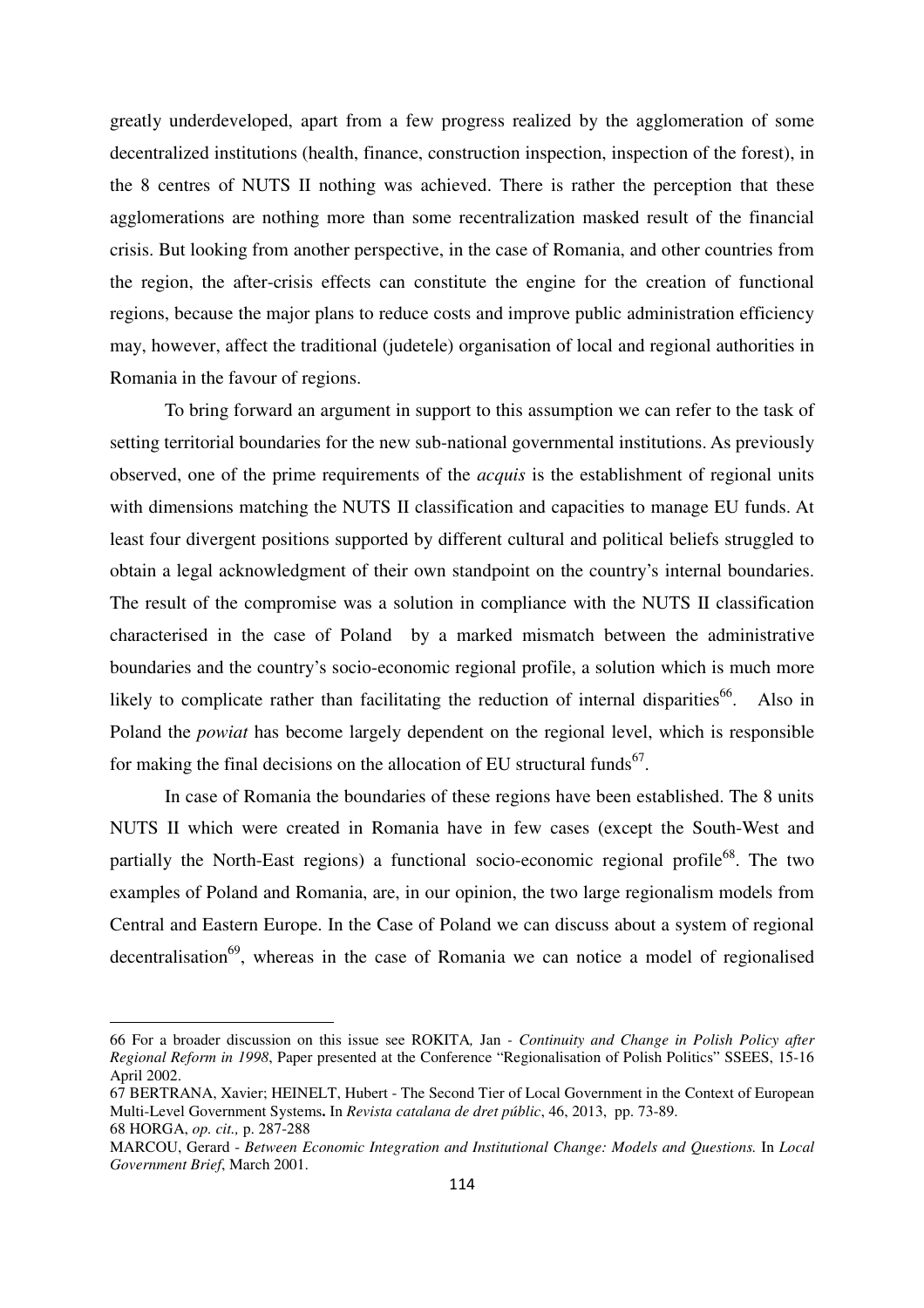unitarism<sup>70</sup>.

 $\overline{a}$ 

The new regional authorities were given a wide range of competences and responsibilities for conducting regional development policies. When drawing up the reform the central governments have secured certain strategic dispositions allowing them to preserve a significant degree of control over regions. If the regional institutions have theoretically responsibilities in the field of programming regional economic development, their activities are subordinated to the control of a government-appointed entity. For instance, the *Wojewoda* which represents the central government in Poland or  $Prefectul$  in the caze of Romania<sup>71</sup> are designed to safeguard state's interests not only by controlling the legality of the decisions that are taken by the elected regional authorities, but also by making certain that they are in line with the priorities defined at the national level. Moreover, what is even more important to note, being the representatives of the state treasury they also perform a financial control at the sub national level.

 The decentralisation of competences has not been followed with an adequate degree of financial decentralisation. The regions still remain to a large extent financially dependent on the central government, and this fact poses severe restrictions to regional authorities when elaborating their own strategies of local development, hence it contradicts their statutory functions. As a result the Ministries of Finance with the power to provide specific grants and subsides to sub-national authorities exercise a significant control over their functions in all Central Eastern European countries. The dominant position of the centre over the regions in terms of finance undermines the validity of the regional contract as a symbol of a new, regionalised approach to regional policy-making.

 Another example is that the central government still clearly possess the upper hand in fields like the regional development which has increasingly become a major element of European domestic policy. The latter should not be surprising, since the sub-national authorities are playing a leading role in the regional programming within the EU Cohesion policy framework. It has been until now the exception rather than the rule. As it has been previously noted, these implications are strictly connected with the vagueness and the ambiguities of the EU Commission's recommendations, which contribute to the paradoxical outcome of the territorial reforms from Central and Eastern European countries. Therefore, we can observe an apparent empowerment of regions which hides a *de facto* re-centralisation

<sup>70</sup> SHERPEREEL, J.A. - "Sub-National Authorities in the EU's Post-Socialist States: Joining the Multi-Level Polity?" In *European Integration*, Vol. 29, No. 1, 2007, p. 41.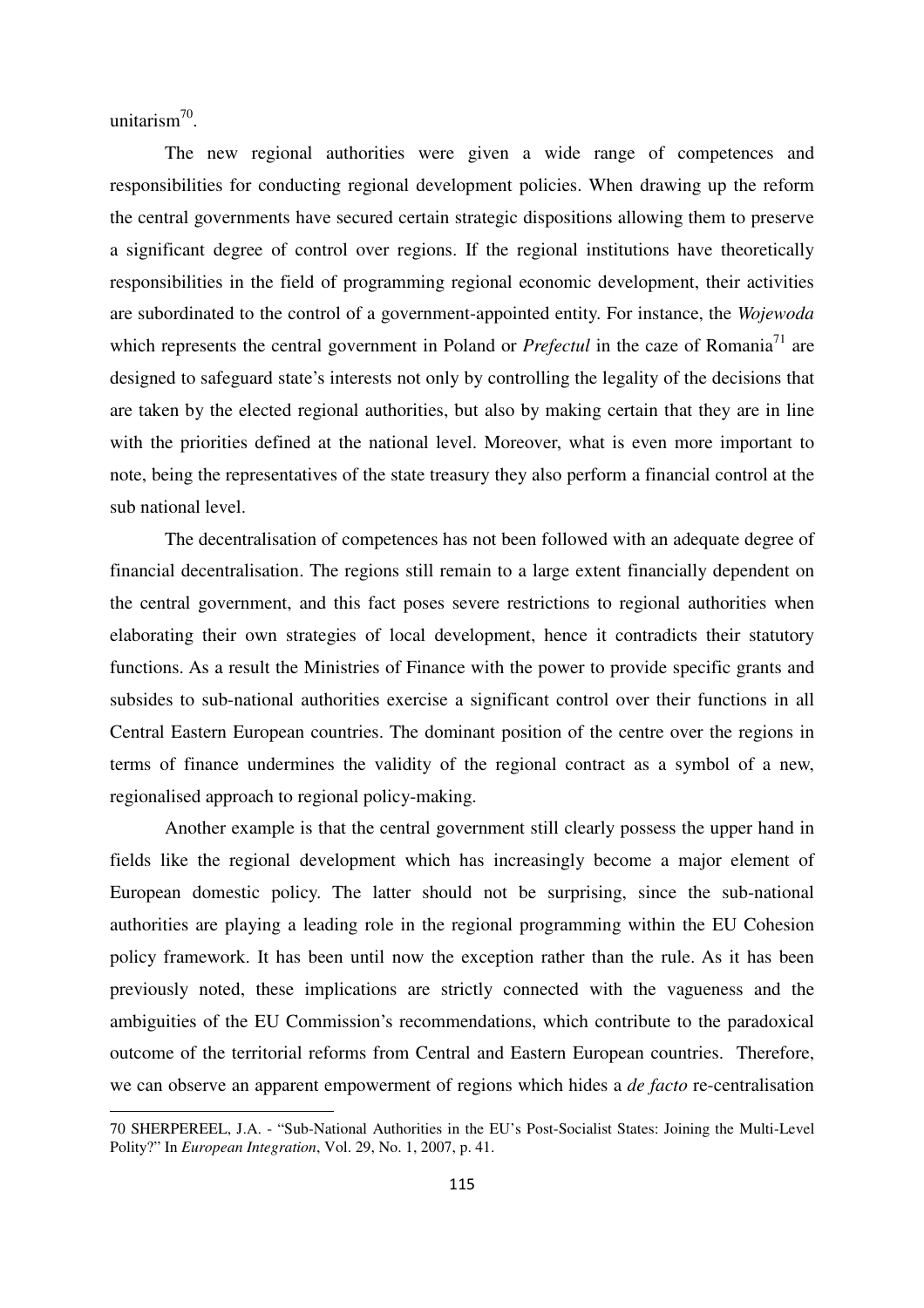of power with the government controlling the purse strings.

 Concluding, the regionalization and decentralization process from Central Eastern states has led towards three major evolutions. Firstly, the new sub-national governments have been granted with increasing competences for regional development in the majority of the states. Secondly, within all countries we can notice a centralisation of procedures; the lack of coordination between different levels, as a consequence of an unclear division of competences does represent a serious problem. Finally, there are severe constraints that block the efficient implementation of the EU's co-financed programmes which, as widely known, require the complementary participation of authorities from all administrative levels.

If during the 2000-2006 financial cycle, these developments have affected more than the relationship between Central and Eastern European countries and Brussels due to the low volume of funds to which they had access, during 2006-2013 financial cycle, in which the states of the region had access to over 70% of cohesion funding, contradictory developments in decentralization and local and regional autonomy determine a relationship between these states and Brussels that paradoxically will be translated through making regional policy without regions.

## **2.2.** *Central administrative structures have to be consolidated in order to develop a solid capacity for the absorption of Community funds 72*

Having been conceived within a regional dimension, the EU cohesion policy brought for the first time into the EU vocabulary notions such as *partnership, subsidiarity* and *decentralisation.* These concepts have been cultivated by the European Commission since the first reform of Structural Funds on order to foster innovative strategies and to promote more decentralised approaches to take place in regional policy formulation and implementation.

 Throughout the 90s, the "Europe of the Regions" vision has been moving in parallel with the gradual integration of Central Eastern countries, which were encouraged to develope decentralised regional development policies according to the partnership principle, as well as to establish autonomous sub-national administrative bodies and possibly also political authorities which would implement the Structural and Cohesion Funds programmes. However, as noted by a number of scholars, for various reasons, from the late 90s onwards,

<sup>72</sup> See Michel Barnier, ex Commissioner for Regional Policy and Institutional Reform (2000-2004), in a interview 26 March 2001, *http://europa.eu.int/comm/regional\_policy/debate/chat7\_en.htm .*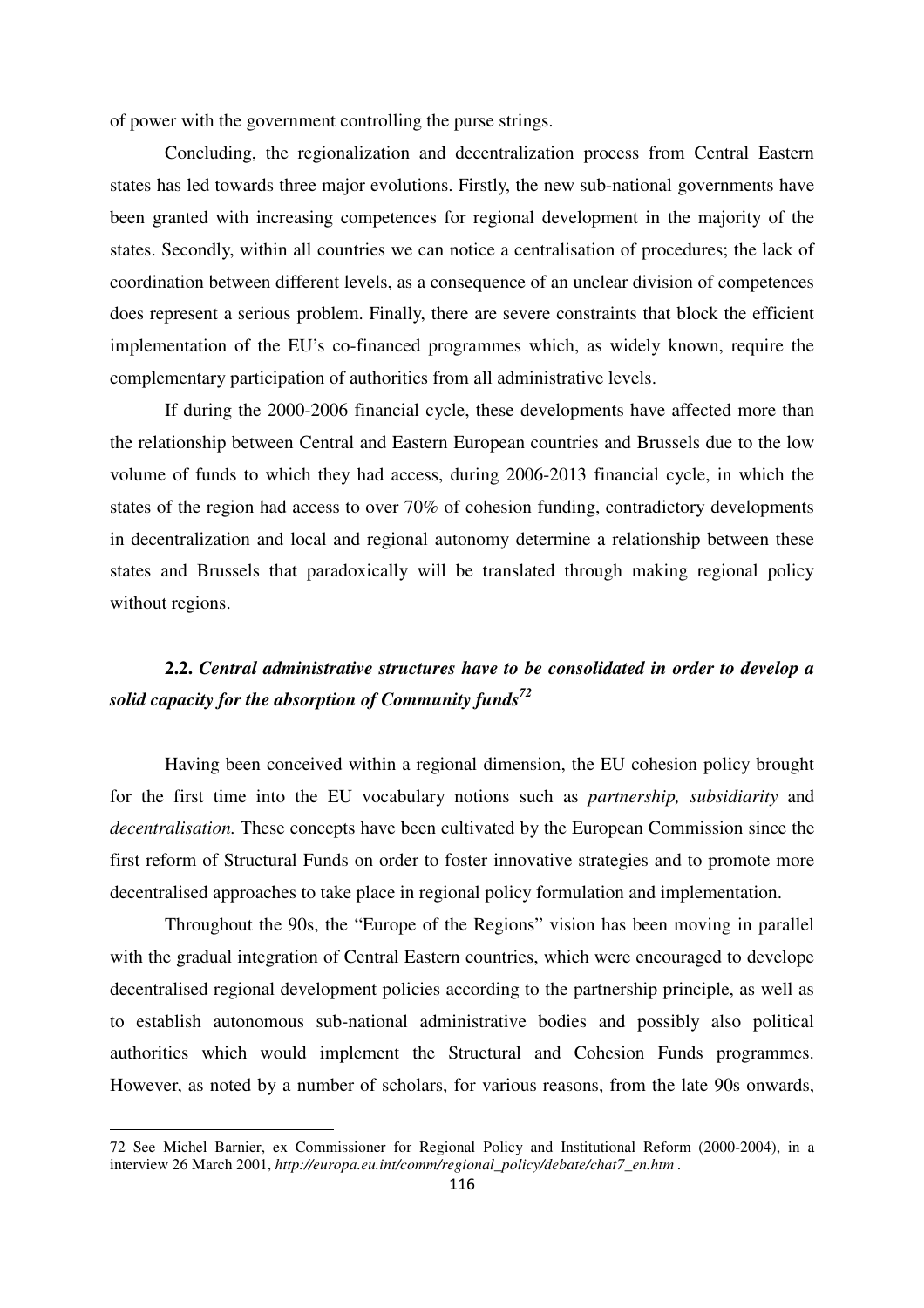Commission's own regionalist agenda started to be affected by ambiguities, vagueness<sup>73</sup> and "presion adaptative"<sup>74</sup>. In particular, Commission has begun to stress a clear preference for the centralised management of the Community assistance.<sup>75</sup> This shift in orientation towards the regionalisation issues was originally connected to the doubts about the practicability, in these countries, of defining and coordinating tasks and responsibilities of all bodies and institutions which would be involved in the preparation and implementation of programme funds in Central and Eastern European countries. In principle the European Commission was first and foremost interested in the fact that the new Member State should ensure a reliable absorption capacity, which, as a prerequisite, asks for the efficient consolidation of the central administration.<sup>76</sup> Putting it differently, on one hand, the Commission proved not to be willingly to deal with centralised states in which regional levels are largely subordinated to the central government, while, on the other hand, the adoption of the *acquis,* the implementation, the efficient use of pre-accession funding in light of a trustworthy management of Structural and Cohesion funds, seem to demand the strengthening of the upper level of government.

 It might be upheld that such an approach is the consequence of the fact that the European Commission has not a regionalism model to propose. More specifically, with regard to the creation of the sub-national institutions that are essential for the administration of the regional aid funds, several ambiguities arise in terms of whether these should be governmental or purely administrative. Considering that there is no provision within the treaties, neither within the secondary legislation, it cannot be interpreted as stipulating a specific type of territorial organisation. It is not even entitled within the law to take a position on this issue<sup>77</sup>. Apart from the latter, the ambiguous position of the European Commission between centralisation and regionalisation in the Central and Eastern European countries largely influenced the final shape of the territorial reform in these countries.

 This centralised decision-making structure largely reflects all the ambiguities implicitly included in the concept of *partnership*, by far the most frequently quoted, and, at

<sup>73</sup> D. Marek & J.M. Baun, *op. Cit*., pp. 895-919.

<sup>74</sup> BAFOIL, Francois, - *Europe centrale et orientale. Mondialisation, européanisation et changement social*, Paris : Les Presses de Science Po, coll. « Références Monde », 2006.

<sup>75</sup> FERRY, Martin, - "The EU and recent regional reform in Poland." In *Europe-Asia Studies*, Vol. 55, No. 7, 2003, pp. 1097-1116.

<sup>76</sup> Michel Barnier, *op.cit,* loc.cit.*.* 

<sup>77</sup> MARCOU, Gérard - « L'adaptation des structures territoriales face à la politique régionale communautaire ». Revue d'études comparatives Est-Ouest, 2002, vol. 32, nº 3, p. 131-167.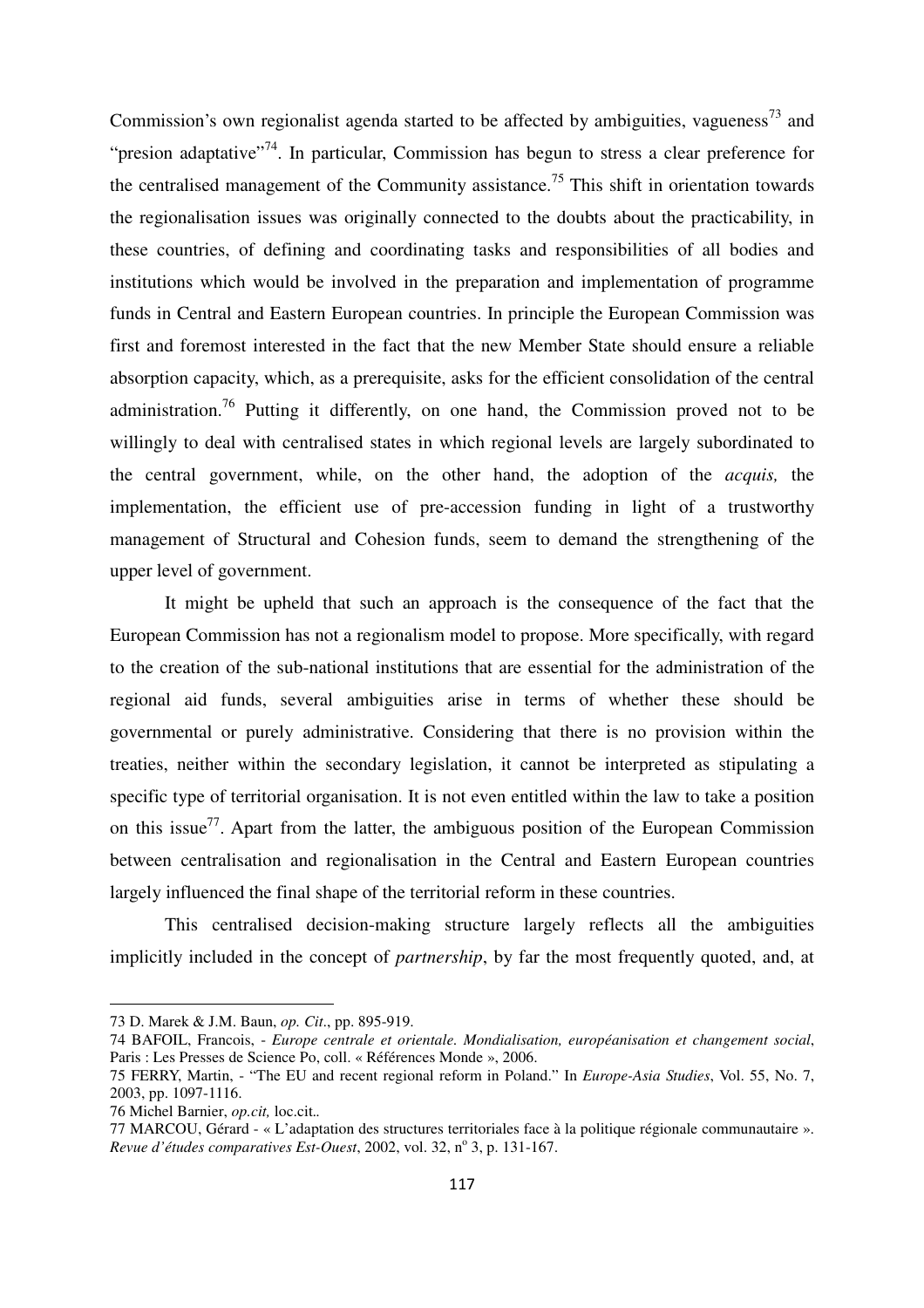the same time, the vaguest one among the principles governing the overall functioning of the EU Cohesion policy. This principle basically insists on a close cooperation between the European Commission, Member States, competent body of governmental and selfgovernmental administration and other public bodies.

 It is indeed widely recognised that the active participation and cooperation of various actors is a *sine qua non* condition for the success of regional development. The application of such principle, however, is completely left to Member States' own discretion and the European Commission has constantly proved to be not in the position to control that they do so in practice. Moreover, observation of the legal dispositions governing the Structural funds' implementation reveals that the Commission is not even entitled by the law to force Member States to apply the partnership principle in compliance with the rules set out at EU level since the Structural Fund Regulation carefully avoids requesting the Member States to change any existing ways of involving sub national authorities and interest organizations<sup>78</sup>.

 An investigation of the implementation of *partnership* principle within the Central and Eastern European countries' approach towards the implementation of the EU co-financed programmes leads to unclear conclusions. Undoubtedly, the introduction of EU decisionmaking practices has brought about positive adjustments with proliferation of partnerships as well as noticeable mobilisation of regional actors cultivating new relationships and establishing networks potentially advantageous for regional development. Nevertheless, regional self-governments, just like the central governments, seem to have taken advantage of the opportunity offered by the imprecision of the EU prescriptions to favour their own interests and given preference to the participation of certain actors from the private sector at the expense of representatives from the civil society. Consequently, despite certain mobilisation of NGOs around the Structural Funds, the latter so far have not contributed to the reinforcement of the civil society in any significant way. It has been frequently observed that application of the *partnership* principle vary widely within the EU according to the institutional structure of each Member State. However, as long as the EU's regulations let Member States decide whether, and if so to what extent they implement the EU co-financed programmes in accordance with the *partnership* principle, any expectation to change the *status quo* will be nothing more than futile. Subsequently, it should not be surprising if Central and Eastern European countries, in general, are regarded as the most disappointing

<sup>78</sup> According to *art. 11 Council Regulation (EC) No. 1083/06* "each Member State shall organise a partnership where appropriate and in accordance with current national rules and practices".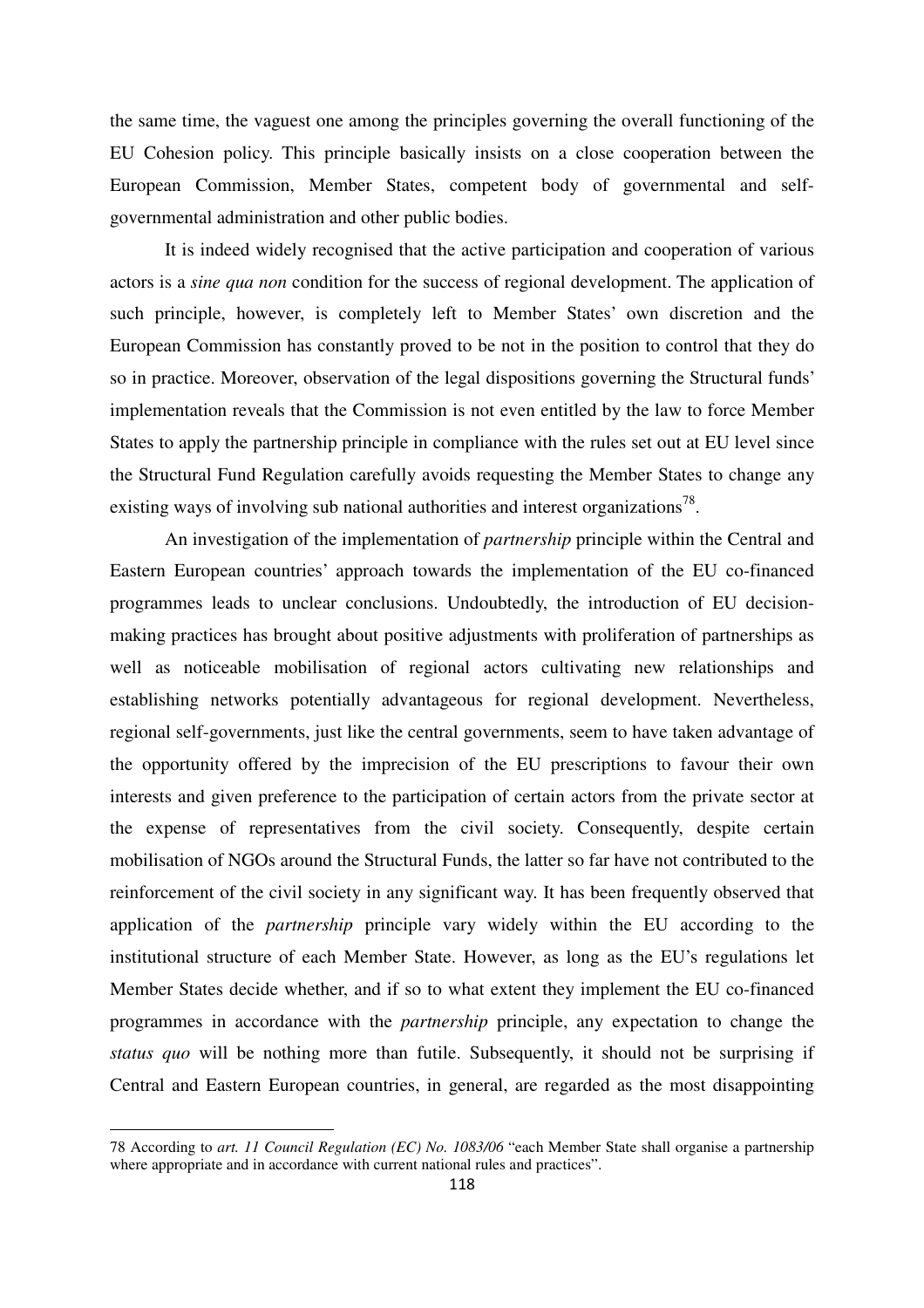EU Member States in terms of involvement of public and private sub-national actors in both the formulation and implementation of the EU Cohesion policy. Consequently, following the model of certain Western EU big recipients of Structural Funds the EU funds' implementation system in Poland until now has been highly centralised.<sup>79</sup> Propensity to concentrate the management of the EU funds in the hands of few Ministries resulted from decades of administrative centralism and distrust of self-governments located at lower administrative levels. It can be argued that these tendencies have been even reinforced by the Commission's attitude towards sub-national authorities. In fact, the latter has always demonstrated to be reluctant in accepting programming at a regional level for the structural funds being afraid of the sub-national insufficient administrative capacity.

 Moreover, the early system of pre-accession assistance was not meant to be implemented at a regional level. The regulation of June 1999 on pre-accession funds does not call for decentralised management of programmes co-financed by ISPA and SAPARD funds, only the PHARE Regulation being disposed to contemplate for progressively decentralised programmes that were to be put in place once conditions would make it possible. The situation did not change after the accession, thus, when negotiating the structural intervention under the 2004-2006 framework, the European Commission, given the relatively short time, showed its eagerness to accept only one regional and centrally controlled operational programme, instead of 16 different ones to be fully managed by sub-national authorities. $80\degree$  To bring forward arguments in support to this suspicion, it may be referred to the new philosophy inspiring the latest reform of the Structural and Cohesion Funds. One of the main purposes of the fourth reform of the EU Cohesion policy was actually to further decentralisation and programming procedures simplification through a clearer separation of tasks and competencies between the European Commission and the Member States. According to *Council Regulation (EC) No. 1083/06* the Commission is basically responsible for the coordination and control of the structural assistance in conformity with the priorities and the objectives of the EU. In other words, with the latest reform of Structural and Cohesion Funds

<sup>79</sup> Therefore even though there was a shift in emphasis and approach with regard to the regions' role, the member states have always been in full control of territorial assets so that in three of the four original "cohesion countries" a policy that was regional by name would become predominantly a national policy See George Andreou, "*EU Cohesion Policy in Greece: Patterns of Governance and Europeanization*", in *South European Society and Politics,* Vol. 11, No. 2, 2006, pp. 54-79.

<sup>80</sup> MARCOU, Gerard - "Regionalisation for Development and Accession to the European Union: a Comparative Perspective." In G. Marcou Regionalization for Development and Accession to the European Union: A Comparative Perspective, LGI Fellowship Series, 2002, pp. 11-25.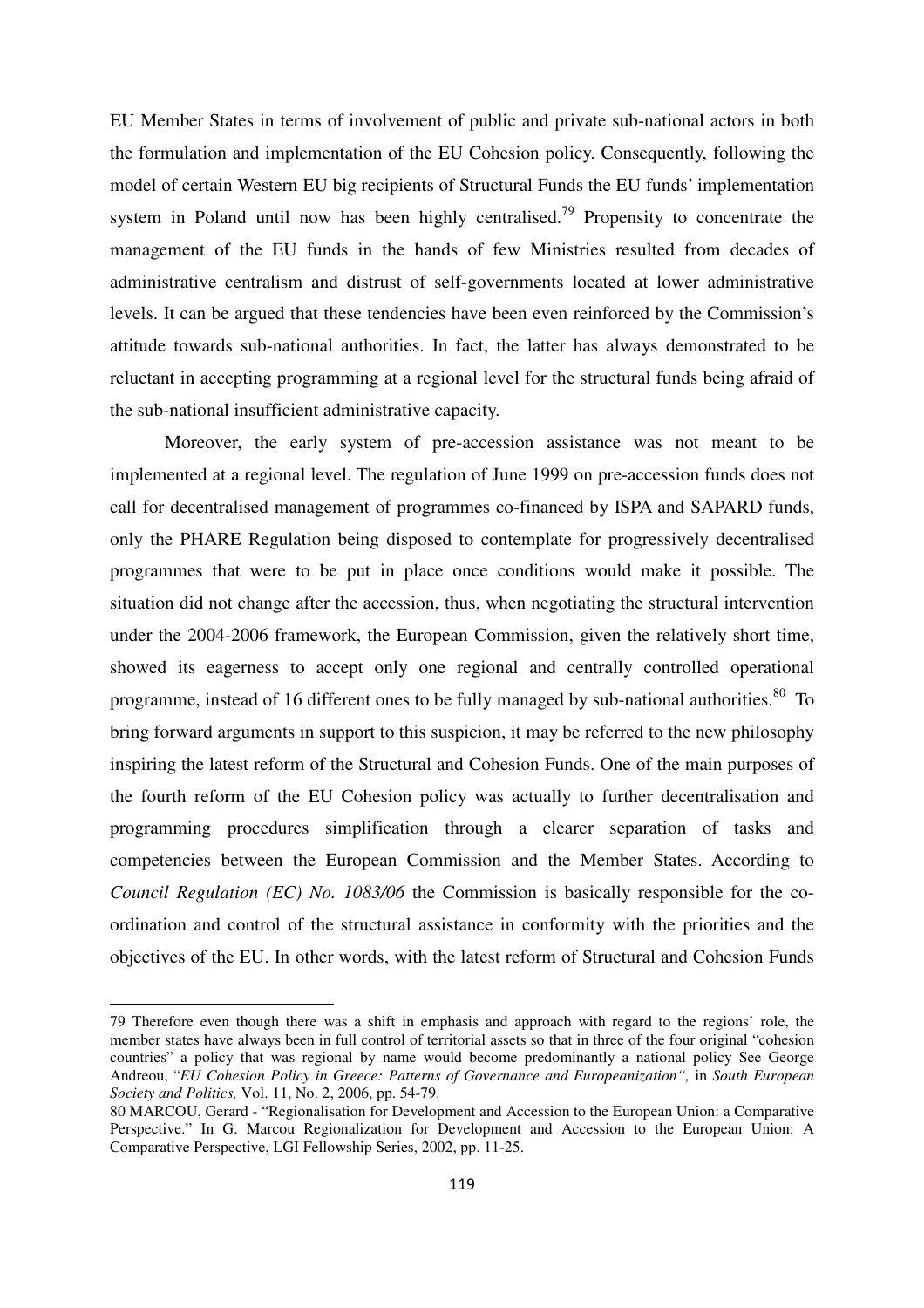the Cohesion policy's programming has been significantly modified in the sense that Member States with the new practice based on the NSRF have granted much more autonomy in determining the final allocation of funds among different operational programmes, sectors and areas of intervention.

 Regional authorities, in particular those belonging to the new Member States, articulated several concerns arguing that further decentralisation of the EU Regional policy might conduct to nothing but to the re-nationalisation of the Regional policy, since there were no binding rules at EU level precluding central governments from monopolising the structural funds' realisation<sup>81</sup>. Having endowed Member States with more responsibilities regarding the implementation of the EU regional policy without having provided the partnership principle with any significant enhancement and more generally without having granted the Commission with any meaningful power to have control over the Member States simply makes for both the Commission and sub-national authorities impossible to challenge the hegemony of the state executive. Consequently a high concentrated management of the EU co-financed programmes at the upper institutional level at the expense of the role of sub-national authorities will be sensibly unavoidable. Even the Operational Programmes that are to be implemented at regional level would remain an empty shell if regional or sub-national authorities remained embedded in centralised territorial organisation systems. The influence of sub-national actors in the individual Member States confirms that this is mostly determined by existing systems of territorial relations, and not a process of requirements in the EU cohesion policy.

 To sum up, undeniably the European Commission through its regional policy has been an important driving force regarding the process of territorial decentralisation in Central and Eastern European countries. However, this influence has generated different outcomes. There is little question about the fact that the imposition of the Cohesion policy framework has pushed the regional authorities to adjust their practices in what regards the management of regional development policy. It is out of doubt that the position of sub-national authorities within the national institutional structure, if weighted against that existing during the communist system, has been largely reinforced. However, the ambiguity of the Commission's own regionalist agenda regarding the territorial and administrative reforms along with its

<sup>81</sup> Another signal of decentralization of implementation of EU Cohesion policy in favour of Member States is the inclusion of the Communitarian Initiatives (CIs) and Innovative Actions (IAs) into the Operational Programmes. In the previous three programming period the Commission used to reserve 10% of Cohesion policy's global allocation outside the priority objectives for the promotion of sectoral action. It was widely recognised that the Commission enjoyed much more power over these specific actions than the various objectives.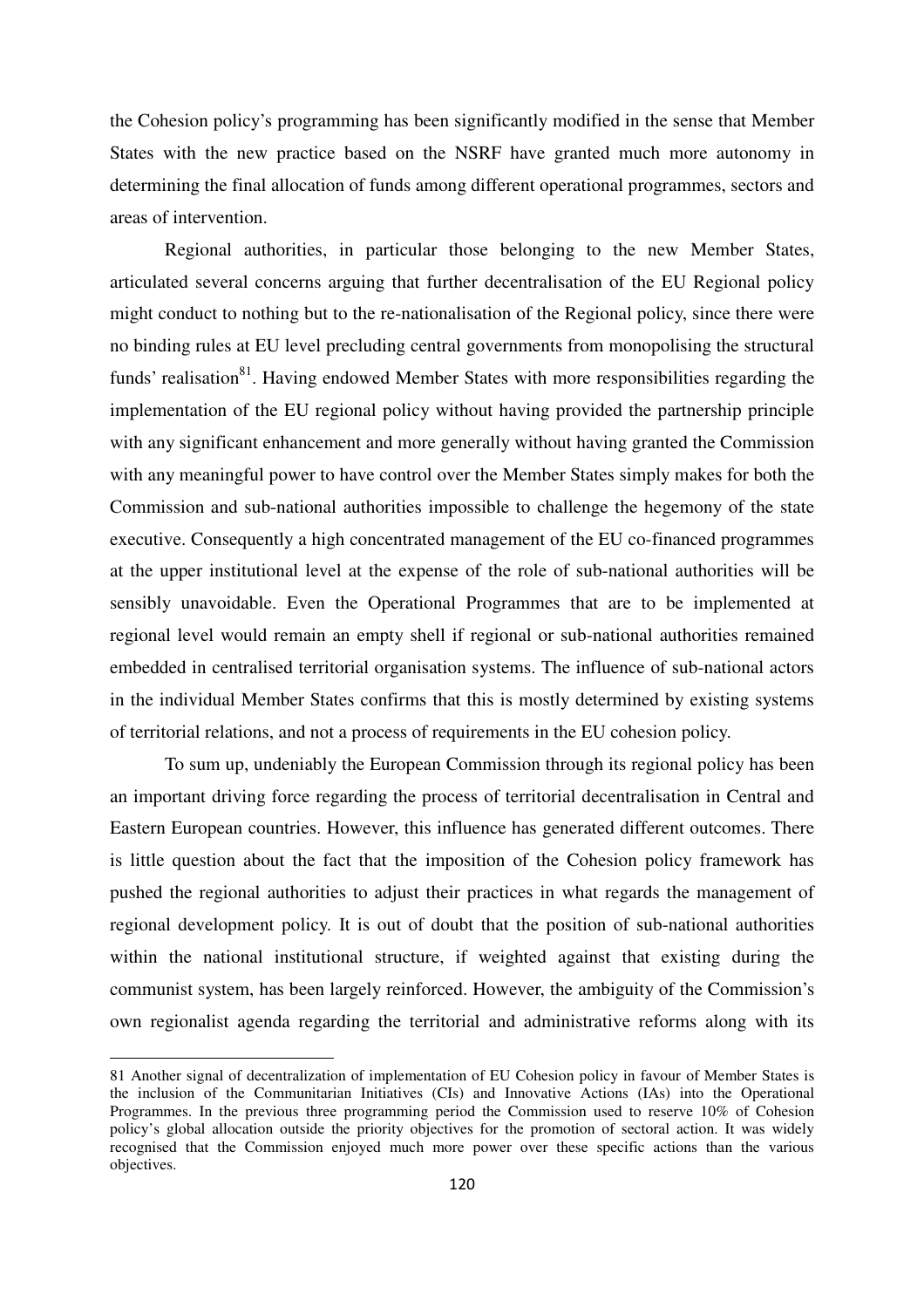reluctance to allow the regions to formulate and manage regional operational programmes, have given the central government the opportunity to impose solutions suiting its own interest and have made the re-centralisation of power much easier.

Therefore, we can say the EU regional policy model that was developed in order to manage the Structural Funds has provided incentives for the mobilisation of local and regional interests in Central and Eastern Europe. However, the strength and impact of empowerment depends on whether local or regional interest groups existed as organised political actors rooted in the regional communities or identities, and whether they formed broader proregional advocacy coalitions with other political actors and participated in government<sup>82</sup>.

## **2.3. The administrative coercions that developed within the economic crisis and authoritarian trends frameworks**

The general movement of decentralisation initiated before the crisis has been jeopardised in some countries by the centralising tendencies of the state. Such reforms are now linked more to the goal of achieving greater economies amidst a climate of austerity and public expenditure cutting. They may also serve as means for the states to regain political control from the powers that were delegated to local and regional authorities (for example, Hungary, where water distribution is now to be managed by a governmental agency)<sup>83</sup>.

This recentralisation trend can also occur by ways of a loss of competences for the smaller authorities in favour of the larger ones. In the Czech Republic there has decreed that many services for citizens are only to be managed by the larger local authorities. Lastly, the law in Hungary requires municipalities to group their services together in order to be able to close the municipal offices of the smaller municipalities, while maintaining their political and administrative existence. While there is no guarantee that a strict control over costs will be achieved by opting to proceed in this way. These efforts are also hazardous for local selfgovernments since they impose new regulations without any prior consultation. They also have weakened the ties of proximity established between the citizens and local authorities  $84$ . The territorial reforms implemented in recent years also tend to consist of mergers between

82 BRUSIS, Martin - "European Union incentives and regional interest representation in Central and East European countries" , in *Acta Politica* **45**, 70-89 (April 2010) | doi:10.1057/ap.2009.31

<sup>83</sup> The Council of European Municipalities and Regions (CEMR), *Descentralisation at crossroade. Terirtorial reforms in Europe in times of crisis,* october 2013, accesed on 18 Noveber 2014, p. 10 http://www.ccre.org/img/uploads/piecesjointe/filename/CCRE\_broch\_EN\_complete\_low.pdf 84 *idem*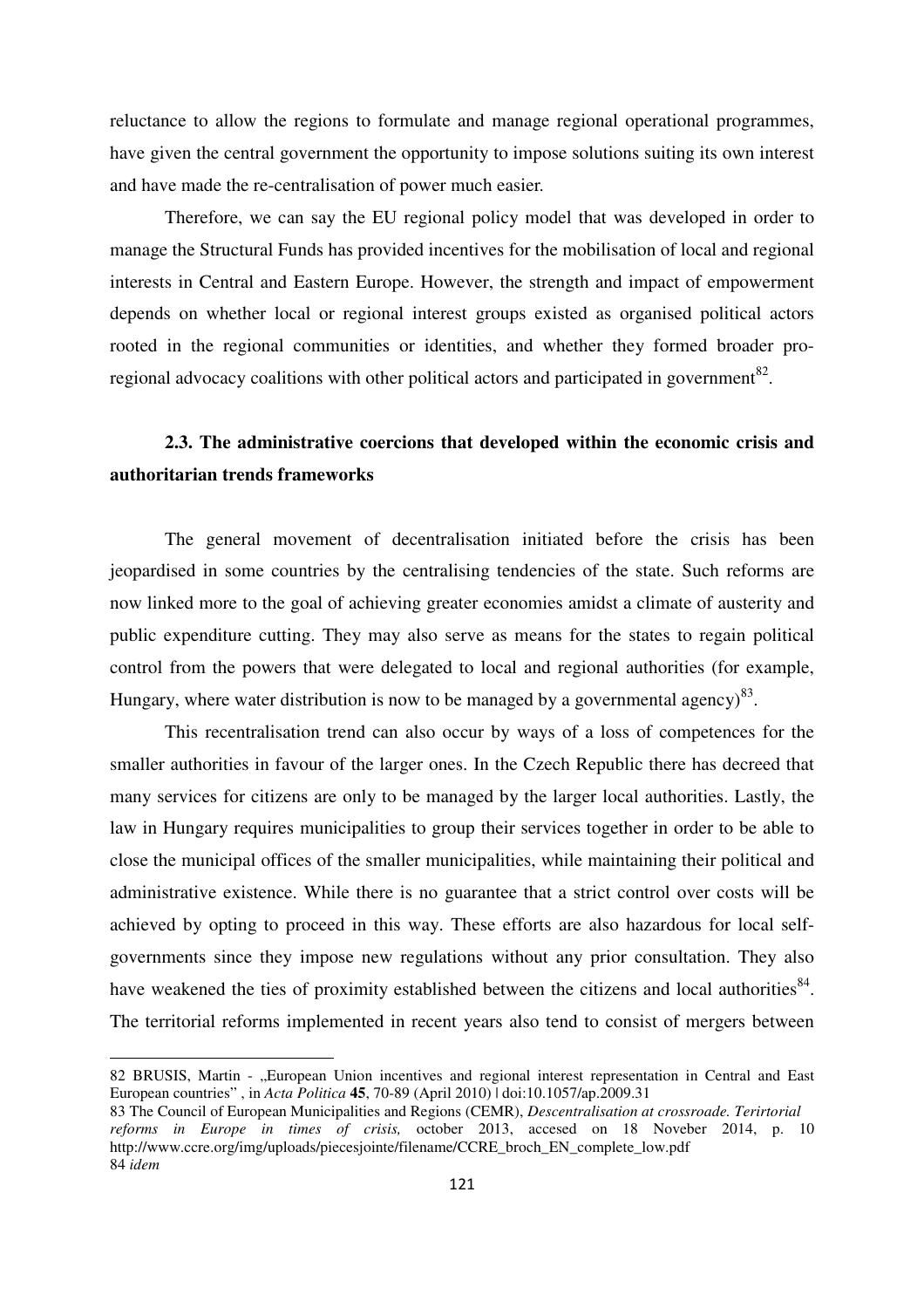authorities at local or regional level. This too may pose a risk for local self-government if the local governments and populations concerned are not properly consulted on the matter beforehand.

In Bulgaria**,** the government has imposed stricter rules for budget management and increased the dependence of the municipal and regional authorities' budgetary process on the financial ministry's by-laws. In addition to stricter budget controls, a law on public finance has reduced the level of indebtedness that the municipalities can attain to 15% of revenue (compared to 25%). The government also requested a 15% reduction in the number of local civil servants from each municipality. The financial transfers from the central level were frozen since 2009 (except the general equalising subsidy and the transfers for education) and generally have not been reviewed to take inflation into account. Lastly, a change in the electoral laws in 2011 brought new conditions: local mayors should be elected for settlements of more than 350 inhabitants (previously more than 150); borough mayors in the three biggest municipalities (capital Sofia, Plovdiv and Burgas) should be elected not by a direct vote but by the municipal councils. A 50% decrease in the remuneration of municipal councillors was imposed by legal changes<sup>85</sup>.

Among the reforms adopted in reaction to the economic financial crisis, the central government has reduced the share of public expenses at the municipal level. As a result of greatly reduced municipal revenues and practically frozen financial transfers to local authorities, the financial autonomy of local authorities in Bulgaria faces strong difficulties. Nonetheless, a change in legislation concerning the protection of municipal powers could guarantee a certain level of political autonomy for Bulgarian municipalities $^{86}$ .

Public administration reforms drafted by the Czech Republic government in 2011– 2012 have not been approved. The local government association strongly disagreed with the draft proposals and aimed to start further negotiations with the government on a new shape of the reforms. The reform, which should been entered into force partially in 2014 and entirely in 2016, calls for the re-concentration of certain delegated competences in favour of designated municipalities, of which there are 205 in the country out of a total of 6 249. These municipalities will be the sole contacts for handling the competences relating to the environment, civil status, construction and school reforms. Regular municipalities will only be responsible for competences that are strictly local. At the same time, new financing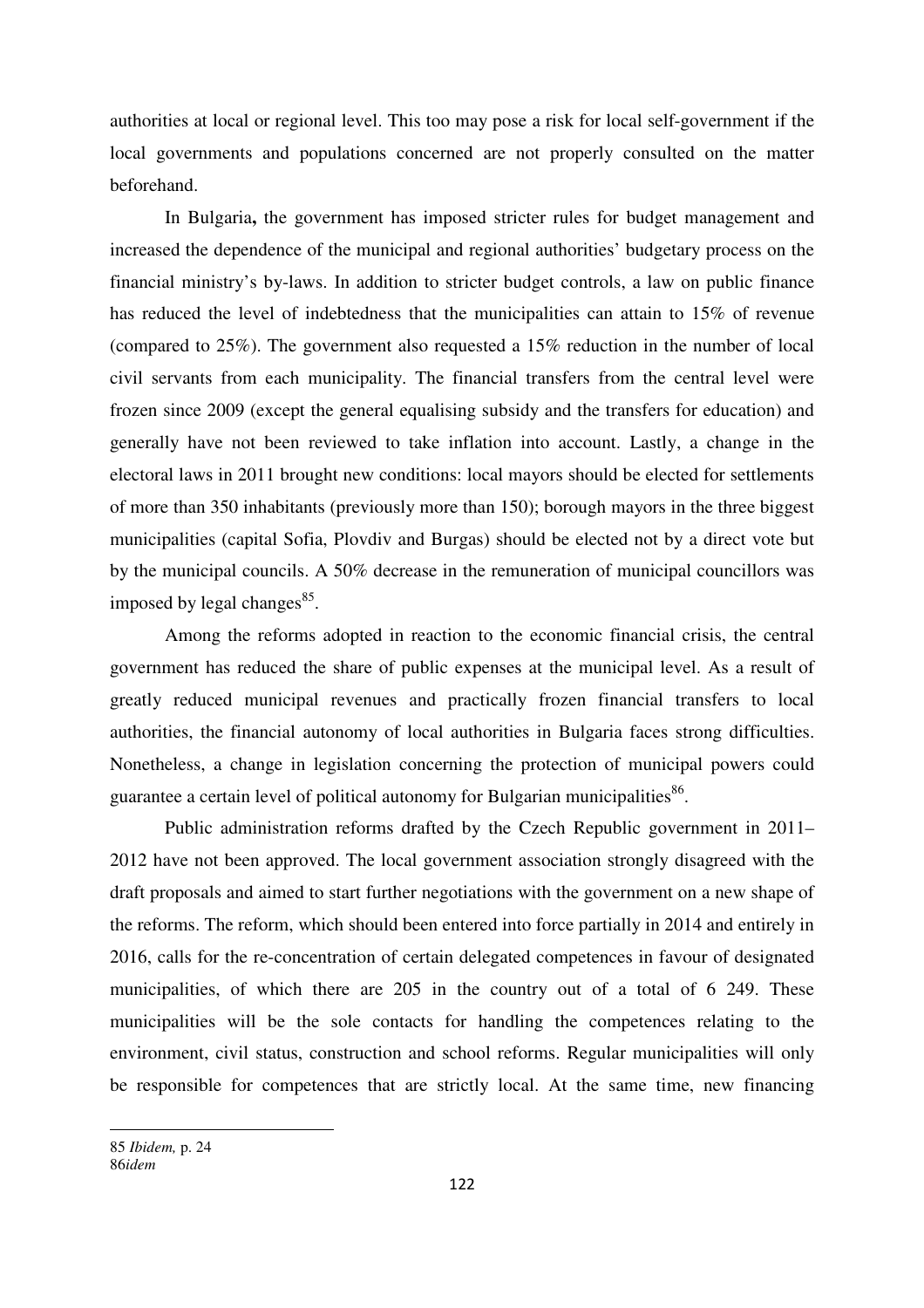methods are being considered, mainly to take new municipal competences into account. These reforms will also have an impact on the organisation of certain municipal services, which will be merged together with those of several other municipalities. Programmes to improve public administration efficiency, led by these new larger municipalities, have also been set  $up^{87}$ .

Even though the *European Charter of Local Self-Government* seems to be respected, the reforms emerging from the crisis, along with the austerity measures, may negatively impact the smallest municipalities. Local public services run the risk of becoming too distant from the citizens, which may raise a number of problems, particularly in the country's rural zones<sup>88</sup>.

 The government of Hungary has adopted a series of measures, mostly aimed at recentralising competences and keeping a closer watch over local activities. From 2010 onward, Hungary took a sharp U-turn toward recentralization. The radical shift of power in Hungary can be understood as a response to the failure of the neoliberal model of economic development<sup>89</sup>. The 175 old administrative districts representing the state, abolished in 1984 *(járás)*, were re-established in 1 January 2013 and were charged with managing certain public services as well as carrying out administrative supervision of local authorities. At the same time, county councils were divested of some of their competences, for example the management of public institutions such as secondary schools, hospitals, social centres, cultural centres or museums. However, they did acquire competences relating to spatial planning and territorial development. Municipalities with less than 3 000 inhabitants were affected by the reforms as well, and were also stripped of the right to manage most public institutions. Certain legislative provisions also address inter-municipal associations. Even if all member municipalities retain their legal existence, local authorities of less than 2 000 inhabitants must close their municipal offices and join with others in order to form a group. Moreover, water management agencies can now only provide services to populations made up of at least 50 000 people $90$ .

 The report of the Congress of Local and Regional Authorities on from 31 October 2013 welcomed Hungary's ratification of the Additional Protocol to the European Charter of Local Self-Government on the right to participate in the affairs of a local authority in June

<sup>87</sup> *Ibidem,* p. 27

<sup>88</sup> *Idem* 

<sup>89</sup> POGATSA, Z. *op.cit.,* pp. 147-174.

<sup>90</sup> The Council of European Municipalities and Regions (CEMR), *Descentralisation at crossroade. Territorial reforms in Europe in times of crisis,* october 2013, accesed on 18 Noveber 2014, p. 36 http://www.ccre.org/img/uploads/piecesjointe/filename/CCRE\_broch\_EN\_complete\_low.pdf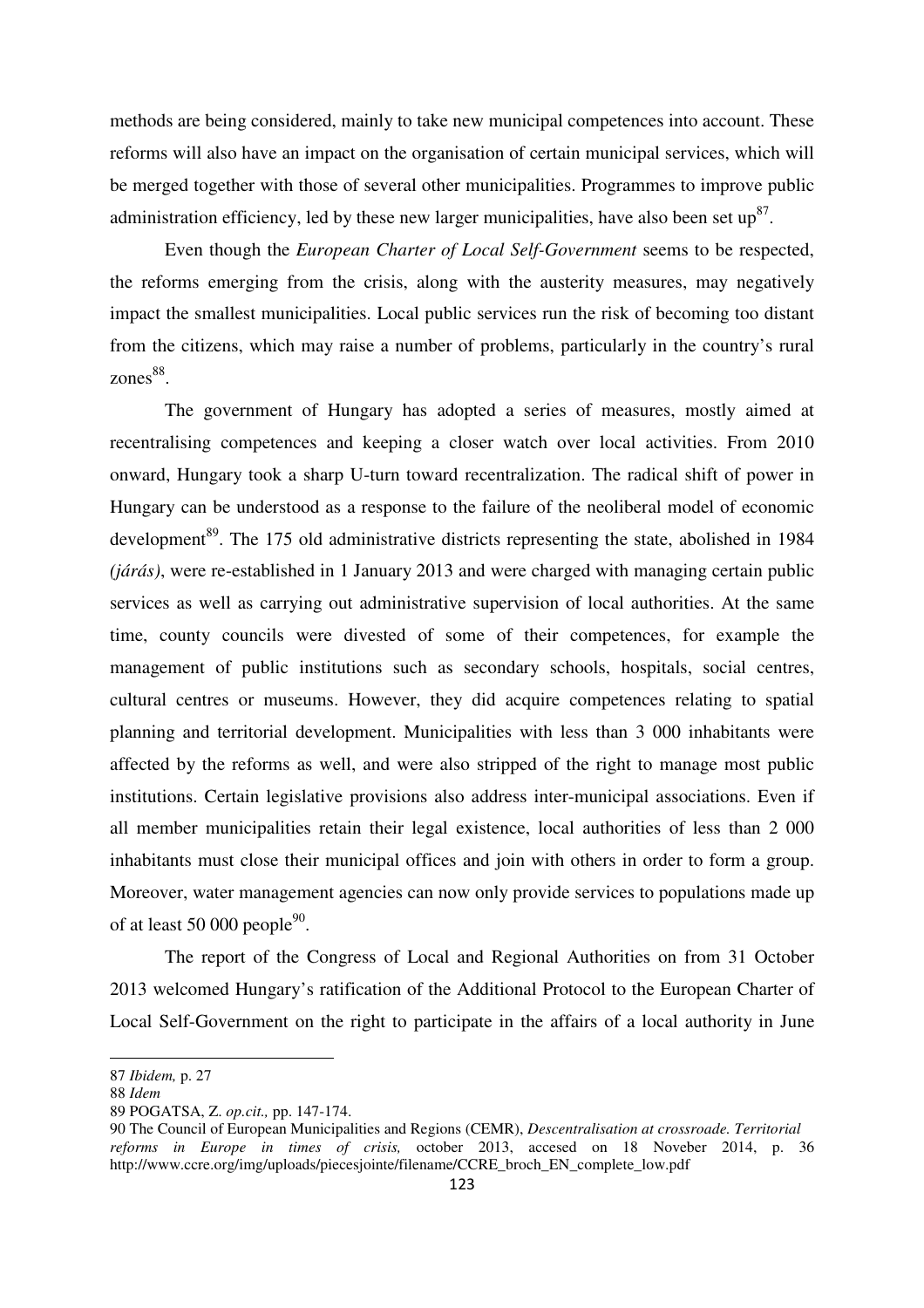2010. But, it expressed regret, however, that this positive step was overshadowed by the recent reforms, which led to a deterioration of the legislative framework on local and regional issues. In particular the report underlined a deep concern about the overall trend towards recentralisation of competences and the weak level of protection afforded, at constitutional level, to the principle of local self-government. It also underlined the fact that the local authorities in Hungary remain strongly dependent on government grants, and that the consultation procedure needs reinforcement, bringing it in line with Charter provisions on timely and appropriate consultation practices. Lastly, local authorities did not have an effective judicial protection as regards their right of recourse to courts to guarantee their rights under the Charter<sup>91</sup>. The Congress of Local and Regional Authorities recommended notably that the Hungarian authorities take steps to guarantee the implementation of the principle of self-government and the financial autonomy of local and regional authorities as set out in the Charter. The recommendation also strongly encourages the Hungarian authorities to clearly define the competences of local and regional authorities and to seek solutions which will provide local and regional authorities with the requisite human and material resources. It calls on the Hungarian Government to put in place an effective consultation procedure for all matters which concern territorial authorities directly as stipulated by the Charter, and to implement effective remedies which provide a right for representatives of local authorities to lodge a complaint to courts in order to protect their rights laid down in the Charter<sup>92</sup>.

Political discussions are underway in Poland envisaging to increase local autonomy and flexibility of organisation of some services. These changes should help to increase efficiency and reduce costs, as well as to introduce fiscal incentives or voluntary amalgamations of municipalities. The envisaged changes do not modify the overall structure of the territorial organisation in Poland, but would enhance the autonomy and flexibility of local governments. A draft amendment on the reform of local public finance was proposed by the national association of cities with the support of 300 000 citizens' signatures, but the national government expressed its disagreement for the proposal.

Another debate concerns the organisation of metropolitan areas, with many contributions calling for special governance arrangements around several major urban centres

<sup>91</sup> Report Congress of Local and Regional Authorities, *Local and regional democracy in Hungary*, Strasbourg 31 october 2013, p. 1, accessed on 21 Novenber 2014

https://wcd.coe.int/ViewDoc.jsp?Ref=CG(25)7PROV&Language=lanEnglish&Ver=original&Site=COE&Back ColorInternet=C3C3C3&BackColorIntranet=CACC9A&BackColorLogged=EFEA9C 92 *Idem*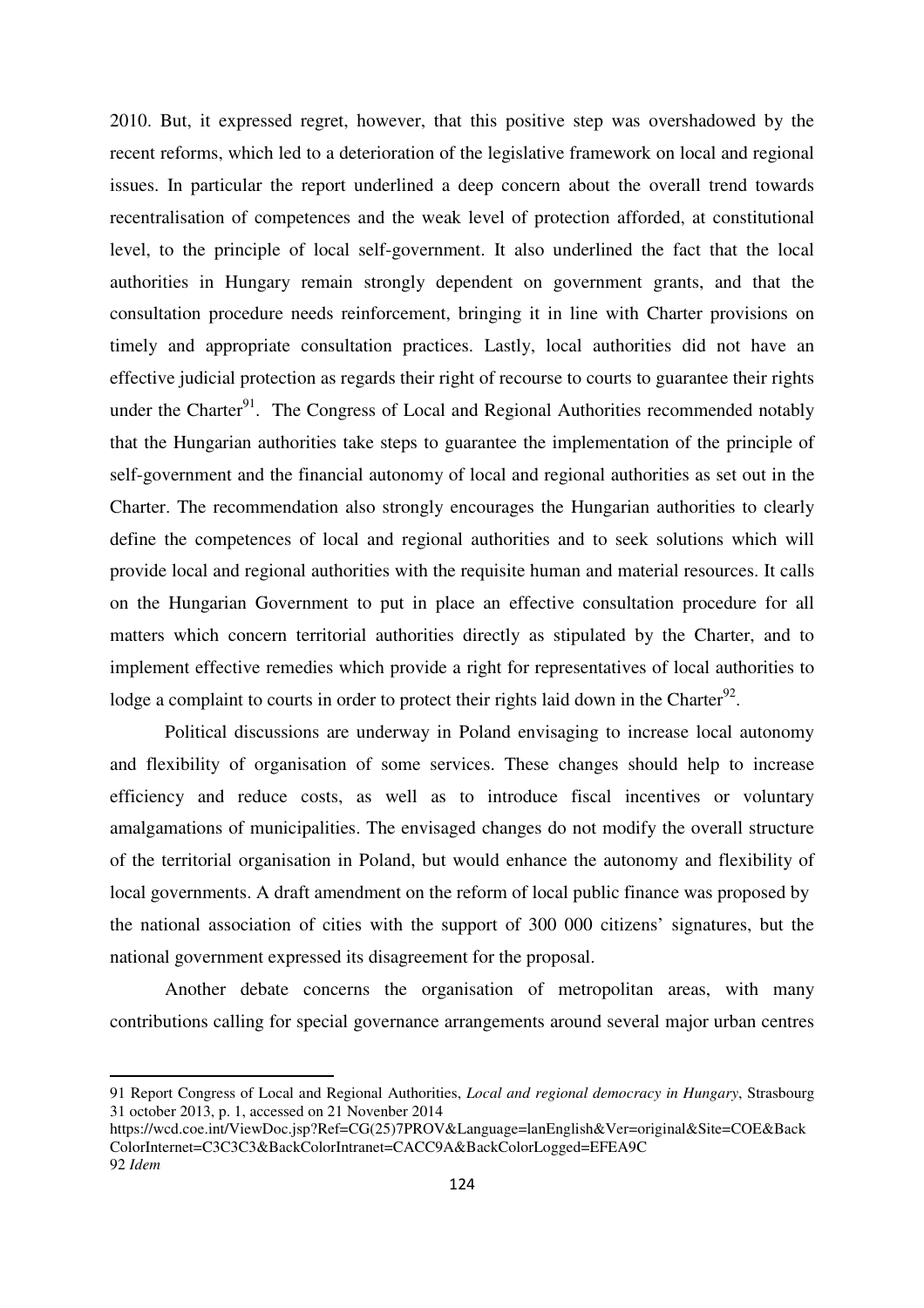in the country, where 65 cities already exercise the powers otherwise vested in the second-tier level *(powiat)* of local government. Bottom-up arrangements have taken place in response to a dismissed draft act on metropolitan areas, with the creation in 2007 of the Upper Silesian Metropolitan Union, joined by 14 cities with county-level powers, concerning over two million inhabitants in total, or with the signature in the same year of the *Tricity Charter* on cooperation between three urban areas at the Baltic coast. Lastly, the competences of Polish regions are to be strengthened under a 2009 law.

While the financial autonomy of the Polish local and regional authorities has been undermined as a result of the crisis and austerity measures, the proposed draft amendment could reinforce this autonomy. The *European Charter of Local Self-Government*, ratified without reservations, seems to be well adhered to in the country<sup>93</sup>.

Romania presents itself with particular features because the Romanian state has not yet implemented the regions . *Judete* are the main 'intermediate level' between the municipalities and the national government in a highly centralised country where the second tier of local government is subject to relatively rigid expediency controls in a local democracy greatly influenced by more than a century of centralist tradition<sup>94</sup>.

The decentralisation processes and the democratic reforms (for example, the introduction of directly elected presidents of the *judete* in 2008) seem to empower the second level of local self-government but, at the same time, the growth of earmarked grants, the 'burden of administrative responsibilities'<sup>95</sup> still fulfilled by the *judete* and the aforementioned expediency controls result in major constraints and challenges for local autonomy<sup>96</sup>. After 2009 this process deepened even more through the accession of their dependence towards the government.

In Slovenia, in 2012 and 2013, massive interferences in the legislation regarding local self-governments financing were attempted. Lump sum amounts for the year 2013 and 2014 were decreased by more than 10%. Recently the government proposed a law on financing the Municipalities, which breaches the principles of the *European Charter of Local Self-Government* and the recommendations of the Council of the EU in terms of budget management. Law on real estate tax could cause great damage to the financial sufficiency of

<sup>93</sup> *Ibidem,* p. 48

<sup>94</sup> BERTRANA, Xavier; HEINELT, Hubert *op. Cit,* p. 78

<sup>95</sup> STANUS, Cristina; POP, Daniel - 'Romania.' In: Hubert Heinet, Hubert; Xavier Bertrana (eds.). *The Second Tier of Local Government in Europe. Provinces, counties, départements and Landkreisein comparison*. Abingdon & NewYork: Routledge, 2011, pp. 205-223. 96 Idem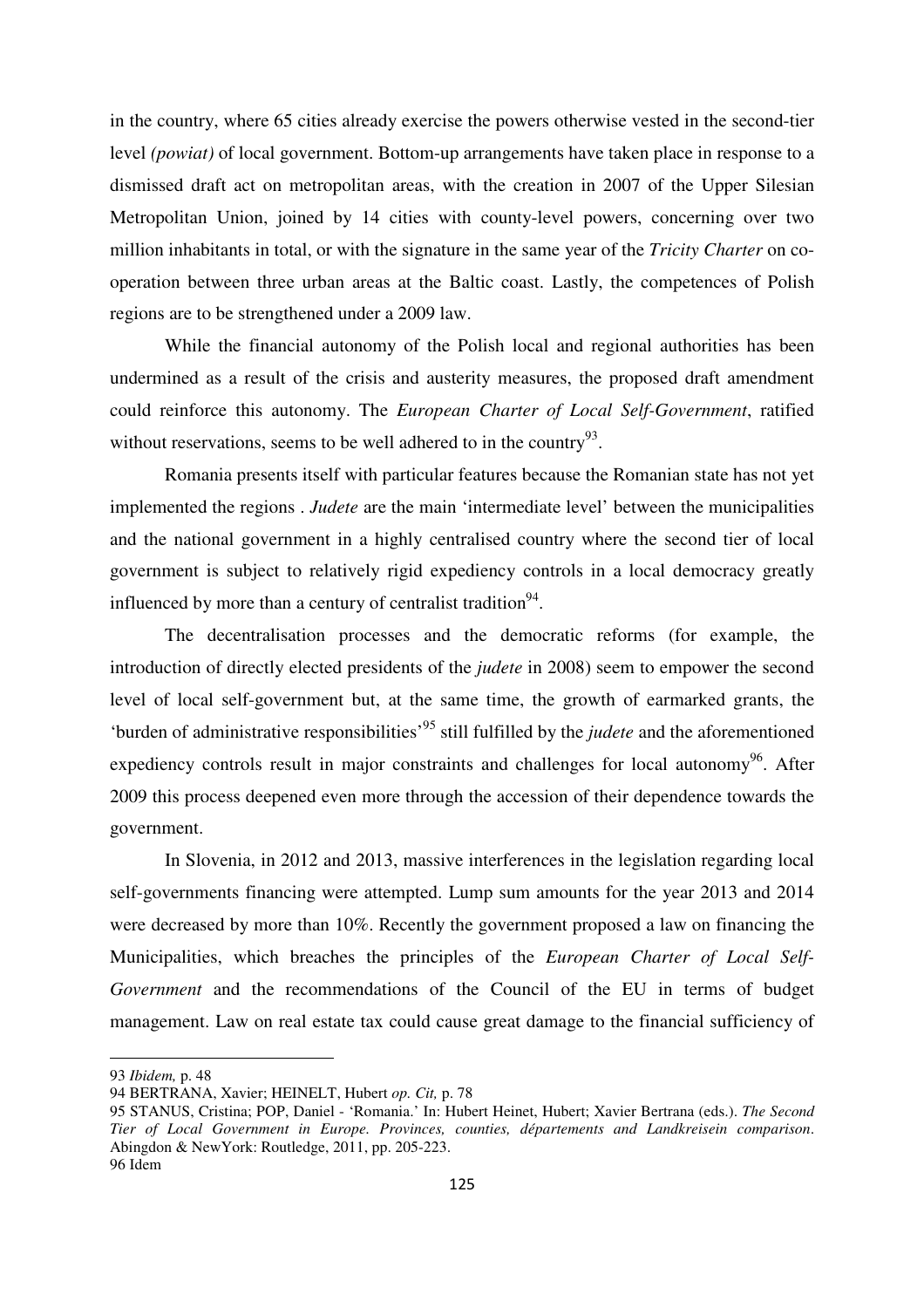local self-government. It critically encroaches upon the right of municipalities to have the real estate tax as their own revenues with the constraint to share it by half with the central government. The act will enter into force in the beginning of 2014.

At the same time, a proposal of the national territorial organisation, without consulting the municipalities or the representative organisations, was presented to the public, introducing the concept of eliminating all municipalities with less than 5 000 inhabitants with the clear premise of supposed moneysaving. After harsh critique, it was postponed until 2018. The 2006 Constitutional amendments in the area of local self-government will enable Slovenia to get a two tiered self-government. After years of professional and political debates, the model which already prevails strongly in most European countries is considered. A visit by the Council of Europe's Congress of Local and Regional Authorities in 2011 highlighted how important the creation of regions is in Slovenia. Today, in spite of several attempts, there is still no agreement on the number of regions or their particular competences. The establishment of the regions is postponed due to the lack of political will. The *European Charter of Local Self- Government* seems to be well known, during the crisis, it is less respected by the country. The mission representing the Congress of Local and Regional Authorities pointed out the frailty of local authorities' autonomy and the need to create true regions in Slovenia<sup>97</sup>.

Thus, we can emphasize several factors that led throughout 5-6 years to the emergence of a centrifugal phenomenon against decentralization- re-centralization in Central and Eastern countries<sup>98</sup>: firstly, the need to control the distribution of scarce resources during a transformational recession or outright crisis; secondly, the need to control economic and social differences among territorial units, so as to prevent the marginalization of some regions and the resulting social and political tensions that would endanger the new regime; lastly, the

<sup>97</sup> *Ibidem,* p. 53

<sup>98</sup>G. Gorzelak identified six myths about local government in the post-socialist countries that contributed to false expectations, that can be applied to the re-centralization process (1) the myth of local autonomy (unrealistic expectations toward the potential of local autonomy and the rejection of any central involvement in local affairs); (2) the myth of prosperity (the belief that economic autarky will guarantee the prosperity of local communities); (3) the myth of property (the belief that the restoration of municipal property will in itself guarantee local development); (4) the myth of omnipotence (the belief that municipalities are both entitled to and capable of deciding all local problems by themselves); (5) the myth of eagerness (the belief that zeal can compensate for knowledge and skills in local politics and administration); and (6) the myth of stabilization (the belief that stable conditions are what local governments should and can attempt to reach). G. Gorzelak, " Myths on local self-government in post-socialist countries", in *Changing territorial administration in Czechoslovakia: International viewpoints,* edited by P. Dostál, M. Illner, J. Kára, and M. Barlow. Amsterdam: University of Amsterdam, Charles University, and the Czechoslovak Academy of Sciences, 1992 . apud M. Illner, *op. cit.,* p.  $27$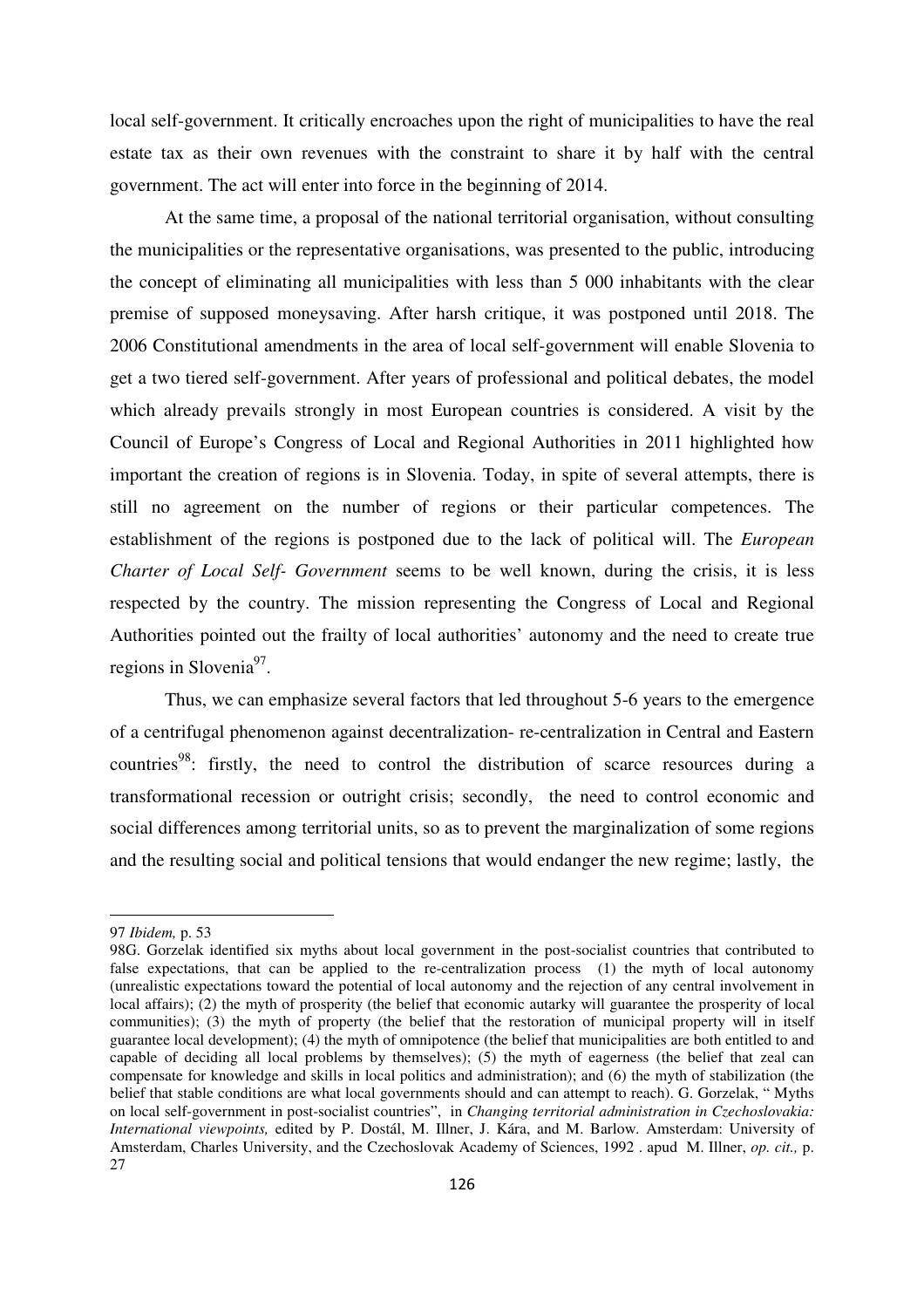need to formulate policies aimed at maintaining national integration in a general atmosphere of societal fragmentation, resulting from the transformation processes. Nevertheless, certain governmental actions run counter to the principle of subsidiarity. Moreover, they often seem to result in the recentralisation of competences, the forsaking of the proximity of local governments to the citizens as a result of new territorial organisations and in extensive budgetary and operational restrictions<sup>99</sup>.

These developments from Central and Eastern Europe were not foreign to the affirmation of the European construction process. Even before the economic and financial crisis erupted, but still amplified it, it is what Jurgen Habermas has called the "supranatinal paternalism" <sup>100</sup>, which trained, we argue, through mimicry the re-centralization phenomenon in EU member states from Central and Eastern Europe.

Only the continuation of the European integration process as a "supranational democracy" <sup>101</sup> could continue the process of decentralization in Central and Eastern Europe.

There are signs that show the fact that the financial, economic and social crisis has not remodelled the overall architecture of local and regional authorities in Europe. It has nevertheless had a major impact on Europe's approach to the organisation of services and the question of financial independence. The territorial reforms currently underway seem to take into account the desire for greater decentralisation and the principle of subsidiarity advocated by the European Union and the Council of Europe.

#### **Bibliography**

Council of European Municipalities and Regions (CEMR) - *Descentralisation at crossroade. Terirtorial reforms in Europe in times of crisis,* October 2013, [18 Noveber 2014], http://www.ccre.org/img/uploads/piecesjointe/filename/CCRE\_broch\_EN\_complete.

European Commission *- "1998-2003 Regular Reports from the Commission on Czech Republik's Progress Towards Accession"*, Brussels, 1998-2003.

<sup>99</sup> The Council of European Municipalities and Regions (CEMR), *Descentralisation at crossroade. Terirtorial reforms in Europe in times of crisis,* october 2013, accesed on 18 Noveber 2014, p. 18 http://www.ccre.org/img/uploads/piecesjointe/filename/CCRE\_broch\_EN\_complete\_low.pdf

<sup>100</sup> HABERMAS, Jurgen - "Europe, Hunagry and the Transnational Democracy." In European Comission, *The Mind and Body of Europe: a New Narrative,* European Institut, 2014, pp. 178-186.

See also HABERMAS, Jurgen*, Fur ein starkes Europe- Aber was heisst das? Blatter fur deutsche und international Politik,* vol. 3, 2014, pp. 85-94.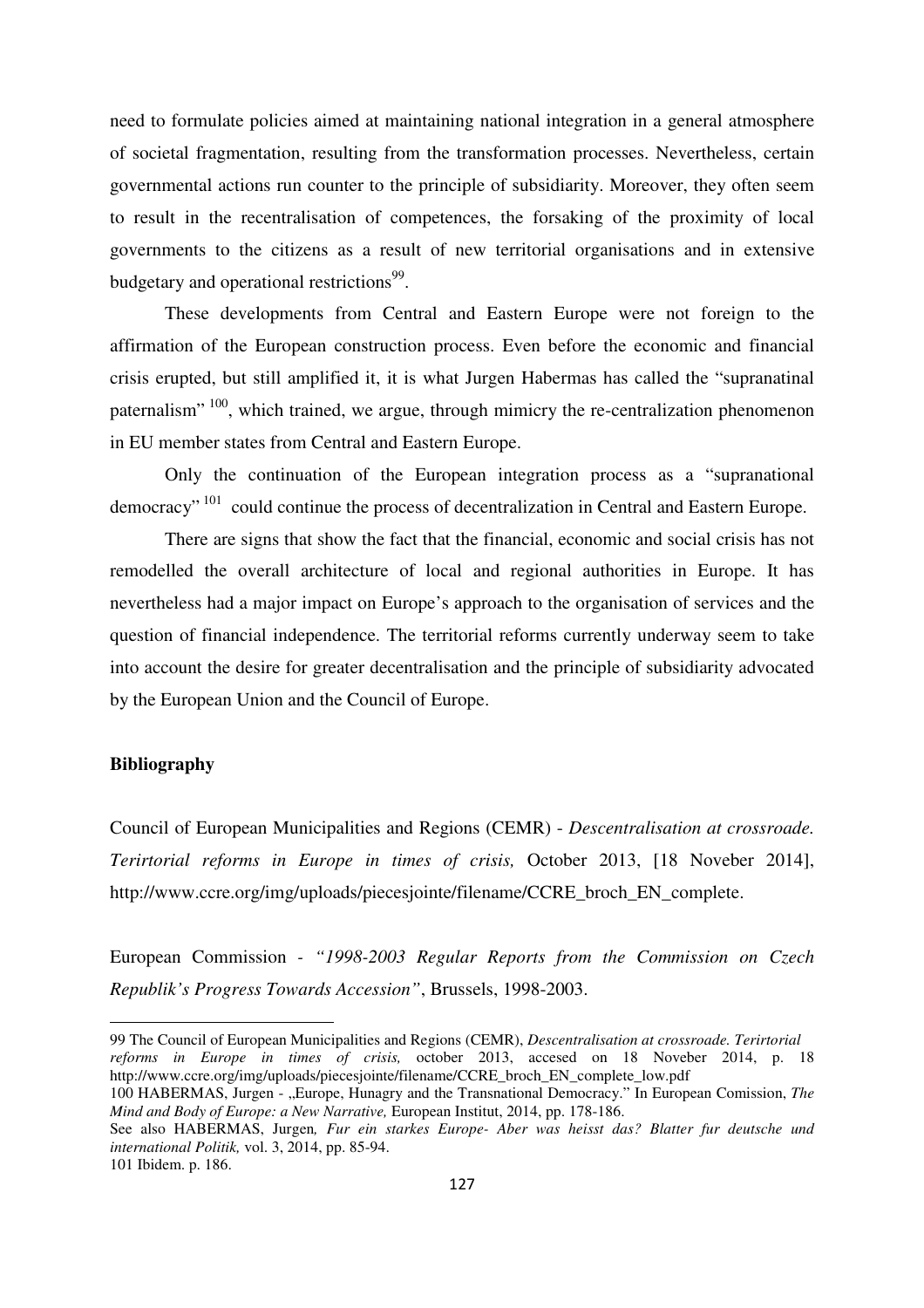European Commission *- "1998, 2001-2003 Regular Reports from the Commission on Hungary's Progress Towards Accession"*, Brussels 1998, 2001-2003.

European Commission - *"2004-2006 Regular Reports from the Commission on Bulgaria's Progress Towards Accession"*, Brussels, 2004-2006.

European Commission *- "1999 -2003 Regular Reports from the Commission on Poland's Progress Towards Accession",* Brussels, 1999-2003.

European Commission - *"2003-2006 Regular Report from the Commission on Romania's Progress Towards Accession"*, Brusselles 2003-2006.

European Commission *- "2000-2003 Regular Report from the Commission on Slovak Republik's Progress Towards Accession"*, Brussels 2000-2003.

European Commission *- "1998-1999 Regular Report from the Commission on Slovenia's Progress Towards Accession"*, Brussels 1998-1999.

Report Congress of Local and Regional Authorities, *Local and regional democracy in Hungary*, Strasbourg 31 october 2013. [21 November 2014] https://wcd.coe.int/ViewDoc.jsp?Ref=CG(25)7PROV&Language=lanEnglish&Ver=original &Site=COE&BackColorInternet=C3C3C3&BackColorIntranet=CACC9A&BackColorLogge  $d=EFEA9C$ 

ANDREOU, George - "*EU Cohesion Policy in Greece: Patterns of Governance and Europeanization",* in *South European Society and Politics,* Vol. 11, No. 2, 2006, pp. 54-79.

BAFOIL, Francois, - *Europe centrale et orientale. Mondialisation, européanisation et changement social*, Paris : Les Presses de Science Po, coll. « Références Monde », 2006.

BARNIER, Michel, - *A interview from 26 March 2001*, *http://europa.eu.int/comm/regional\_policy/debate/chat7\_en.htm.*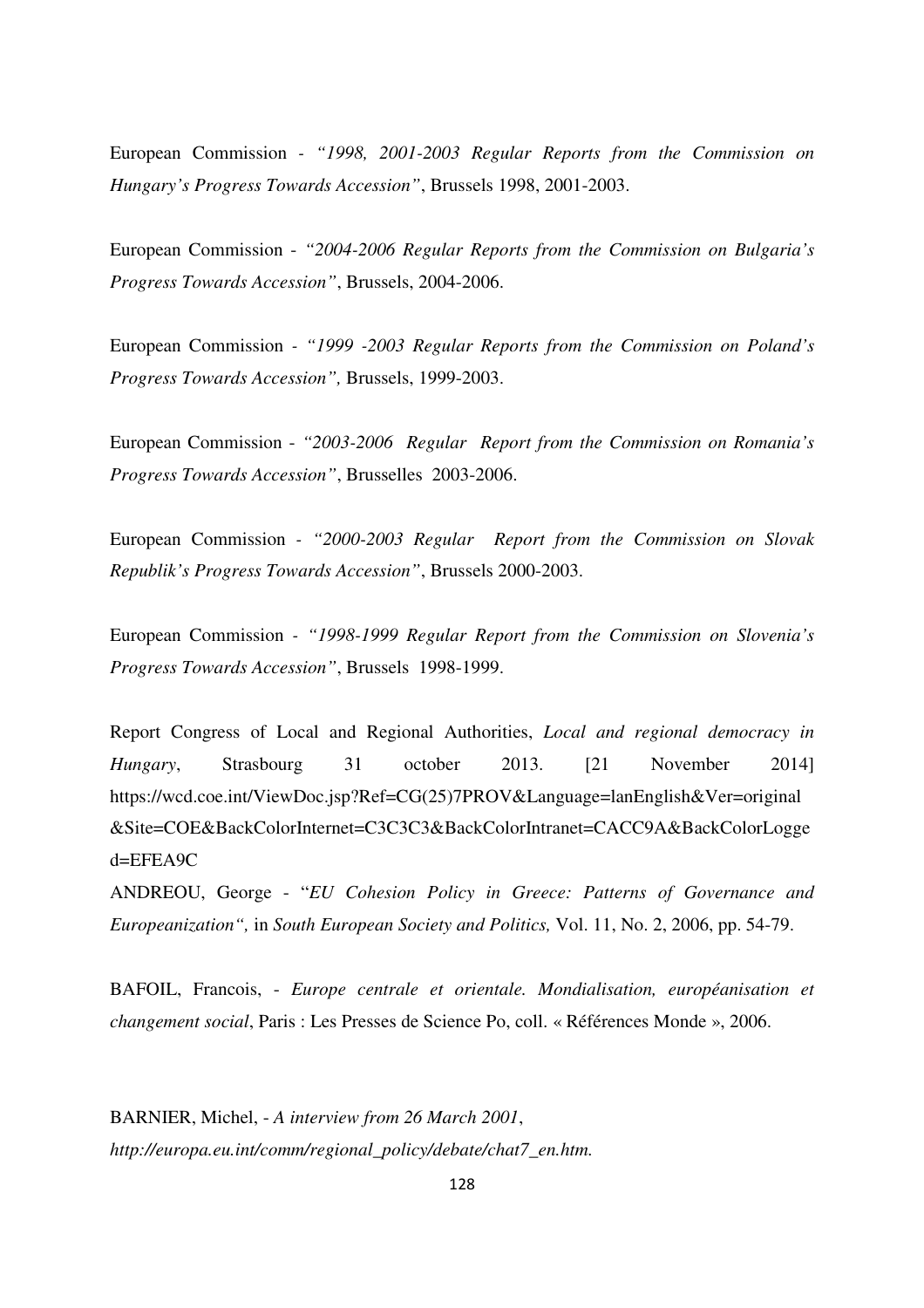BERTRANA, Xavier; HEINELT, Hubert - The Second Tier of Local Government in the Context of European Multi-Level Government Systems**.** In *Revista catalana de dret públic*, 46, 2013, pp. 73-89.

BOULLINEAU, Emmanuelle ; SUCIU, Marius - "Décentralisation et régionalisation en Bulgarie et en Roumanie. Les ambiguïtés de l'européanisation". In *L'éspace geographique,*  2008, vol. 37, p. 349-363.

BOUCKAERT, Geert - "Public Sector Reform in Central and Eastern Europe". Halduskultuur, 2009, vol 10, pp. 94-104.

BOUCKAERT, Geert - "Cultural Characteristics from Public Management Reforms Worldwide." In SCHEDLER, Kuno; PRÖLLER, Isabella (eds). *Cultural Aspects of Public Management Reforms*. Amsterdam: Elsevier, 2007, pp. 29-64.

ELANDER, I. - "Between centralism and localism: On the development of local selfgovernment in post-socialist Europe". Paper presented at conference, *Democratization and Decentralization: Four Years of Local Transformation in Central and Eastern Europe*, Krakow, 2–6 August, 1995.

FERRY, Martin, - "The EU and recent regional reform in Poland." In *Europe-Asia Studies*, Vol. 55, No. 7, 2003, pp. 1097-1116.

FERRY, Martin - "Regional Policy in Poland on the eve of EU membership: regional empowerment or central control?" *European Policies Research Centre*, No. 53, University of Strathclyde, March 2004, ISBN 1-871130-59-X.

DABROWSKI, Marek - *Implementing Structural Funds in Poland: Institutional Change and Participation of the Civil Society,* Paper presented at the Conference *Central and Eastern European Engagement,* AESOP YA Meeting, Bratislava, 2007.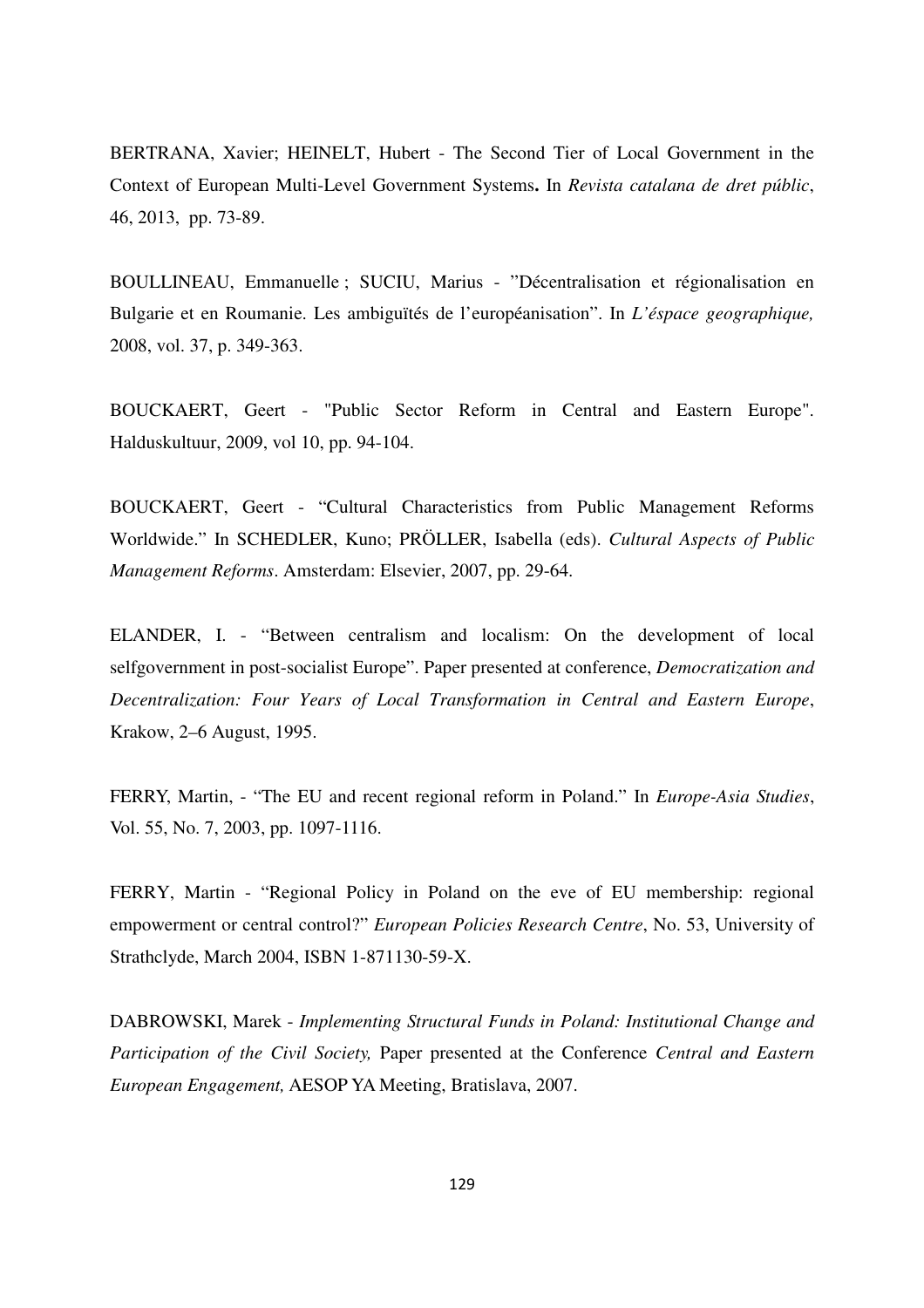GLOWACKI, Viktor - "Regionalization in Poland", in Gérard Marcou, *Regionalization for Development and Accession to the EU: A Comparative Perspective*. Budapest: The Local Government and Public Reform Initiative, 2002, pp. 105-137.

GORZELAK, G. - "Myths on local self-government in post-socialist countries." In *Changing territorial administration in Czechoslovakia: International viewpoints,* edited by P. Dostál, M. Illner, J. Kára, and M. Barlow. Amsterdam: University of Amsterdam, Charles University, and the Czechoslovak Academy of Sciences, 1992.

HABERMAS, Jurgen - "Europe, Hunagry and the Transnational Democracy." In European Comission, *The Mind and Body of Europe: a New Narrative,* European Institut, 2014, pp. 178-186.

HABERMAS, Jurgen*, Fur ein starkes Europe- Aber was heisst das? Blatter fur deutsche und international Politik,* vol. 3, 2014, pp. 85-94.

HORGA, Ioan - "Romanian from Nation-State to Multilateral Governance." In AMARAL, Carlos Pacheco (ed.) *The Regional Autonomy and International Relations.* Paris: L´Harmattan, 2011.

HORGA, Ioan; BARBULESCU, Iordan Gh; IVAN, Adrian et al. - *Regional and Cohesion Policy. Insights intoof the Partership Principle in the New Policy Design. Debrecen:* University Press & Oradea University Press, 2011.

Hughes, James, SASSE; Gwendolyn; GORDON, Claire E - "EU enlargement, Europeanisation and the dynamics of regionalisation in the CEECs.**"** In KEATING, Michael; HUGHES, James (eds.) *The Regional Challenge in Central and Eastern Europe: Territorial Restructuring and European Integration. Regionalism & federalism* (vol. 1). Brussels, Peter Lang, 2003.

HUGHES, James; GWENDOLYN, Sasse; GORDON, Claire - *Europeanization and regionalization in the EU's enlargement to Central and Eastern Europe: the myth of conditionality.* Basingstoke: Palgrave, 2004.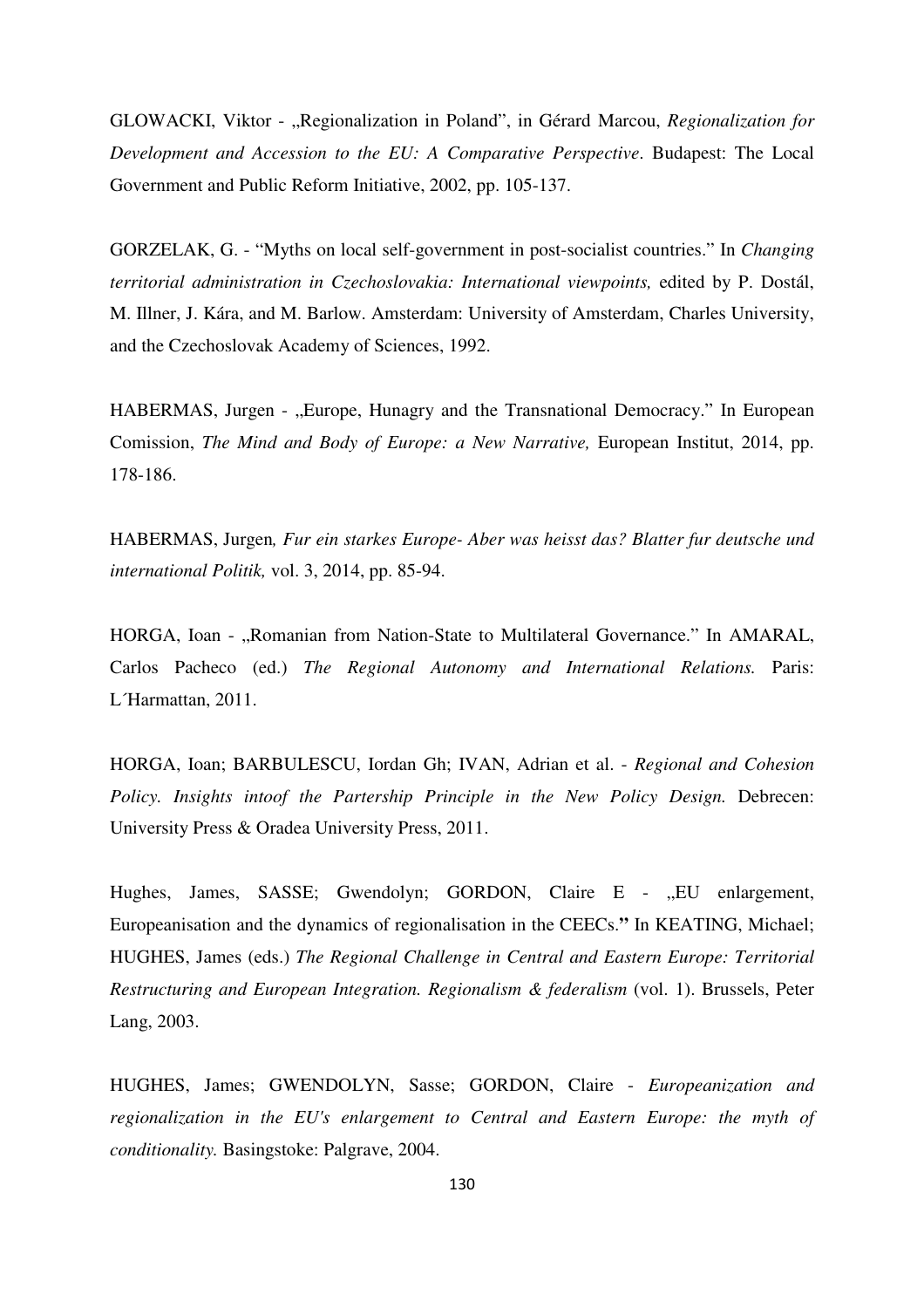HUGHES, James; GWENDOLYN, Sasse; GORDON, Claire - Conditionality and compliance in the EU's eastward enlargement: regional policy and the reform of sub-national governance. In Journal of Common Market Studies, 42 (3). 2004, pp. 523-551.

IANCU, Diana – Camelia, *Uniunea Europeana si Administratia Publ*i*ca*. Iasi: Polirom, 2010.

ILLNER, Milka - "The Territorial Dimension of Public Administration Reforms in East-Central Europe,", in *Polish Sociological Review* , vol. 1., no. 117 [1997]:, pp. 23-45.

KERLIN, J. - *The Politics of Decentralization in Poland: Influences and Outcomes,* Paper presented at the Annual Meeting of the American Political Science Association, San Francisco, 31 August 2001.

KEATING, Michael; HUGHES, James - *The Regional Challenge in Central and Eastern Europe. Territorial Restructuring and European Integration*. Brussels: Peter Lang, 2003.

KRUGLASOV, Anatoliy - "Central and Eastern Europe Regional Reforms: From Dismantling a Soviet Model to Europeanizing a National One.' In PALERMO, Francesco; Parolari, Sara, *Regional Dynamics in Central and Eastern Europe New Approaches to Decentralization.* Leiden: Brill Online, 2013 pp. 8-34.

KAWECKA-WYRZYKOWSKA, Elżbieta, - "Financial Condition of Poland's Accession to the European Union.*"* In KAWECKA-WYRZYKOWSKA, Elżbieta; SYNOWIEC, Ewa. *Poland and the European Union.* Warsaw: Foreign Trade Research Institute, 2004.

LOUGHLIN, John; HENDRIKS, Frank; LIDSTROM, Anders - *The Oxford Handbook of Local and Regional Democracy in Europe*. New York: Oxford University Press, 2011.

MARCOU, Gerard - *Between Economic Integration and Institutional Change: Models and Questions.* In *Local Government Brief*, March 2001.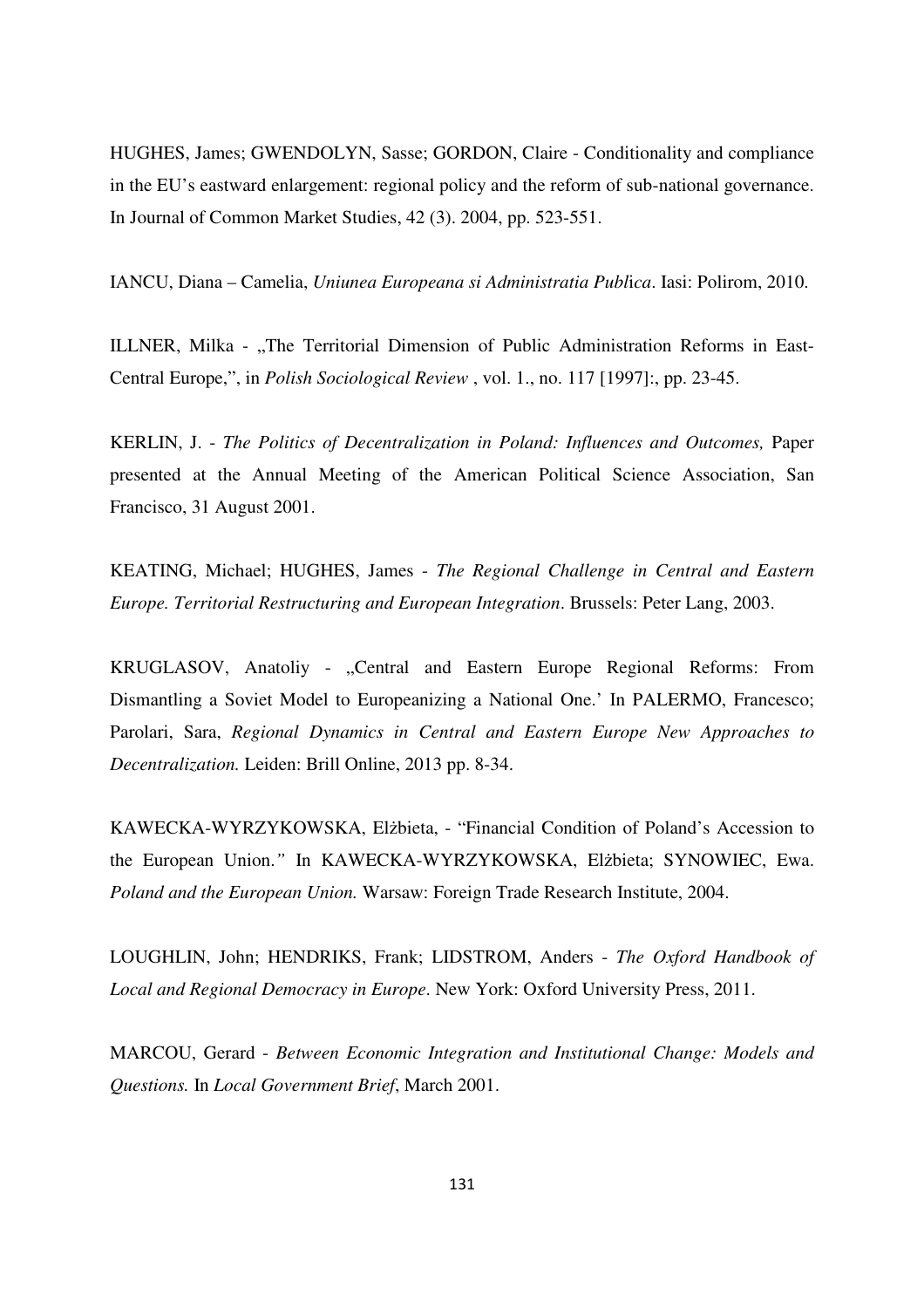MARCOU, Gérard - « L'adaptation des structures territoriales face à la politique régionale communautaire ». *Revue d'études comparatives Est-Ouest*, 2002, vol. 32, n° 3, p. 131-167.

MARCOU, Gerard - "Regionalisation for Development and Accession to the European Union: a Comparative Perspective." In G. Marcou Regionalization for Development and Accession to the European Union: A Comparative Perspective, LGI Fellowship Series, 2002, pp. 11-25.

MAREK Dan; BAUN J. Michael - "The EU as a Regional Actor: The Case of the Czech Republic", *Journal of Common Market Studies* Vol. 40, No. 5, 2002, pp. 895-919.

PALERMO Francesco; PAROLARI, Sara - *Regional Dynamics in Central and Eastern Europe New Approaches to Decentralization.* S.l: Brill Online, 2013.

PERRY James L.; KRAEMER Kenneth L. - *Public Management: Public and Private Perspectives*. California: Mayfield, 1983.

POGATSA, Zoltan - "The Recentralisation of the Economic Development in Hungary." In PALERMO Francesco; PAROLARI, Sara - *Regional Dynamics in Central and Eastern Europe New Approaches to Decentralization,* S.l: Brill Online, 2013, pp. 147-174.

POLLITT Christopher; BOUCKAERT, Geert - *Public Management Reform: A Comparative Analysis*. 2nd expanded edn. Oxford: Oxford University Press, 2004, apud Geert Bouckaert, "Public Sector Reform in Central and Eastern Europe", Halduskultuur, 2009, vol 10, pp. 94- 104.

RĂDUCANU, Adina - "Europe of or With Regions: Regionalism in Romania", *Journal of Public Administration,* Finance and Law, Issue 3/2013, [September 23, 2013], http://www.jopafl.com/uploads/issue3/EUROPE\_OF\_OR\_WITH\_REGIONS\_REGIONALIS M\_IN\_ROMANIA.pdf

ROKITA*,* Jan *- Continuity and Change in Polish Policy after Regional Reform in 1998*, Paper presented at the Conference "Regionalisation of Polish Politics" SSEES, 15-16 April 2002.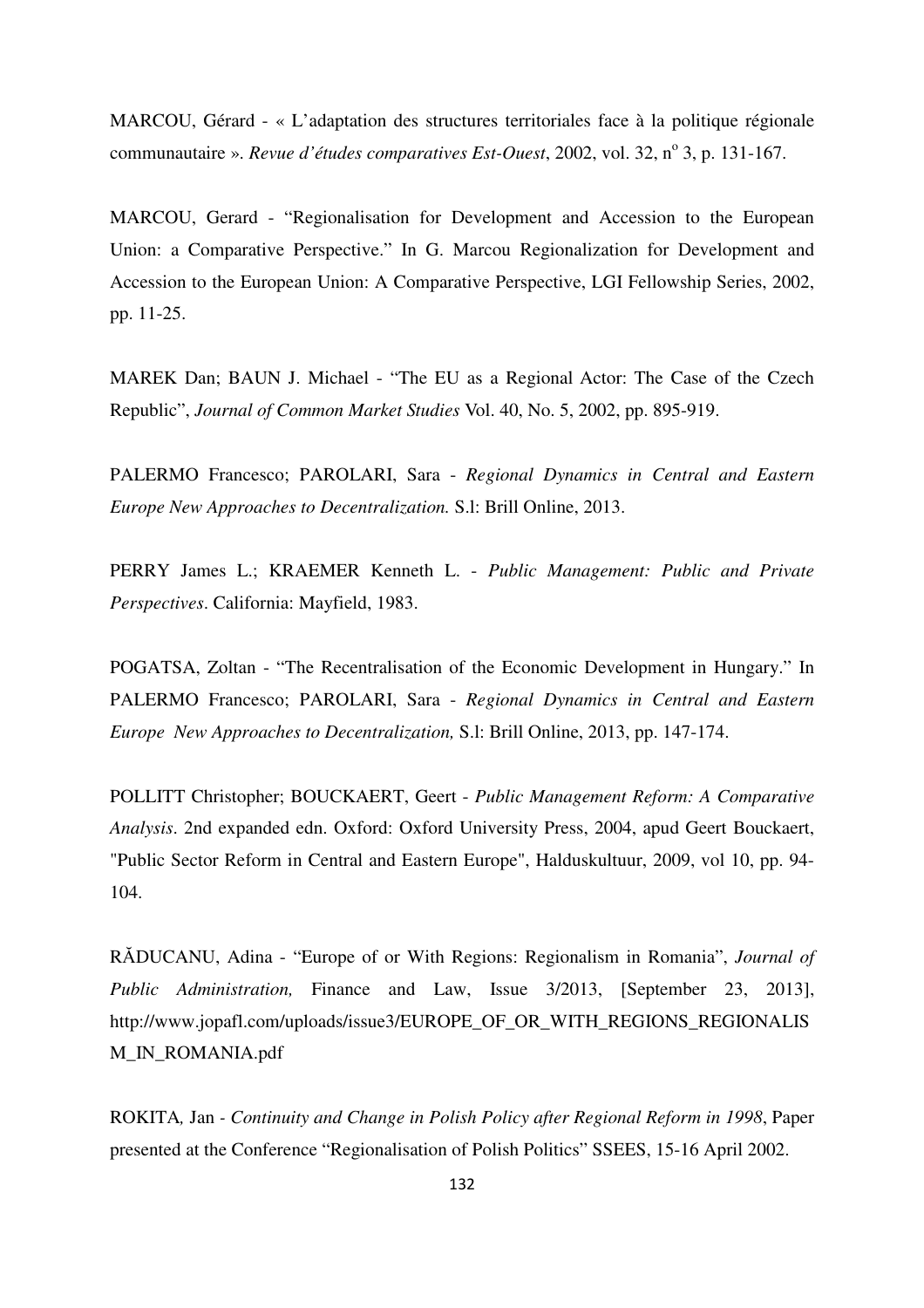SCHIMMELFENNIG, Frank Sedelmeier - Ulrich The Europeanization of Central and Eastern Europe, S.l. Cornell University Press, 2005.

SHERPEREEL, J.A. - "Sub-National Authorities in the EU's Post-Socialist States: Joining the Multi-Level Polity?" In *European Integration*, Vol. 29, No. 1, 2007, pp. 32-56.

STANUS, Cistina,; POP, Daniel - 'Romania.' In: Hubert Heinet, Hubert; Xavier Bertrana (eds.). *The Second Tier of Local Government in Europe. Provinces, counties, départements and Landkreisein comparison*. Abingdon & NewYork: Routledge, 2011, pp. 205-223.

SUCIU, Marius - "Decentralization and regional development in Romania. An unfinished reform in search of a "European" model." In PALERMO, Francesco; PAROLARI, Sara - *Regional Dynamics in Central and Eastern Europe New Approaches to Decentralization. S.l.*  Brill Online, 2013 pp. 103-146.

SZCZERSKI, Krzysztof - "Securing Growth and Cohesion in Europeanized Conditions. The Role of Regional Development Bodies in Poland." In PALERMO, Francesco; PAROLARI, Sara - *Regional Dynamics in Central and Eastern Europe New Approaches to Decentralization.* Leiden: Brill Online, 2013 pp. 175-199.

TATUR, Melanie - "Conceptualising the Analysis of 'Making Regions' in Post Socialist Europe." In TATUR, Melanie - *The Making of Regions in Post-socialist Europe: The Impact of Culture, Economic Structure and Institutions Case Studies from Poland, Hungary, Romania and Ukraine*, Vol. 1, Wiesbaden, Vs Verlag, 2004, pp.11-23.

UNITA, Ramona - "Joining the EU's Multi-Level System of Governance – is there an East European Model of Regionalisation?" In HORGA, Ioan; IVAN, Adrian; BĂRBULESCU, Iordan Gheorghe - *Regional and Cohesion Policy. Insights into of the Partnership Principle in the New Policy Design.* Debrecen: University Press & Oradea University Press, 2011, pp. 65-80.